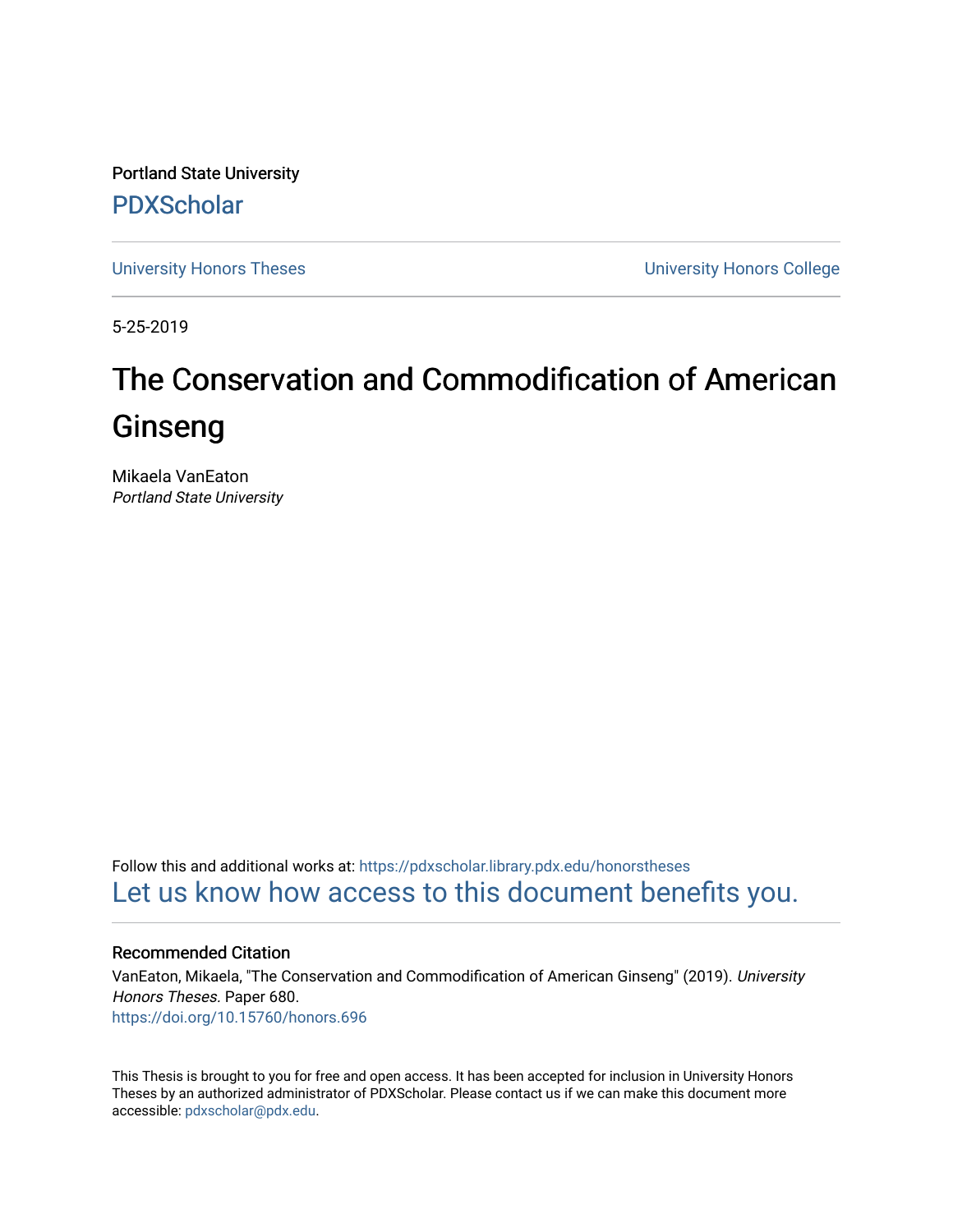**The Conservation and Commodification of American Ginseng**

**by**

#### **Mikaela VanEaton**

#### **An undergraduate honors thesis submitted in partial fulfillment of the**

#### **requirements for the degree of**

**Bachelor of Arts**

**in**

**University Honors**

**and**

**Sociology**

**Thesis Adviser**

**Julius McGee, Ph. D.**

**Portland State University**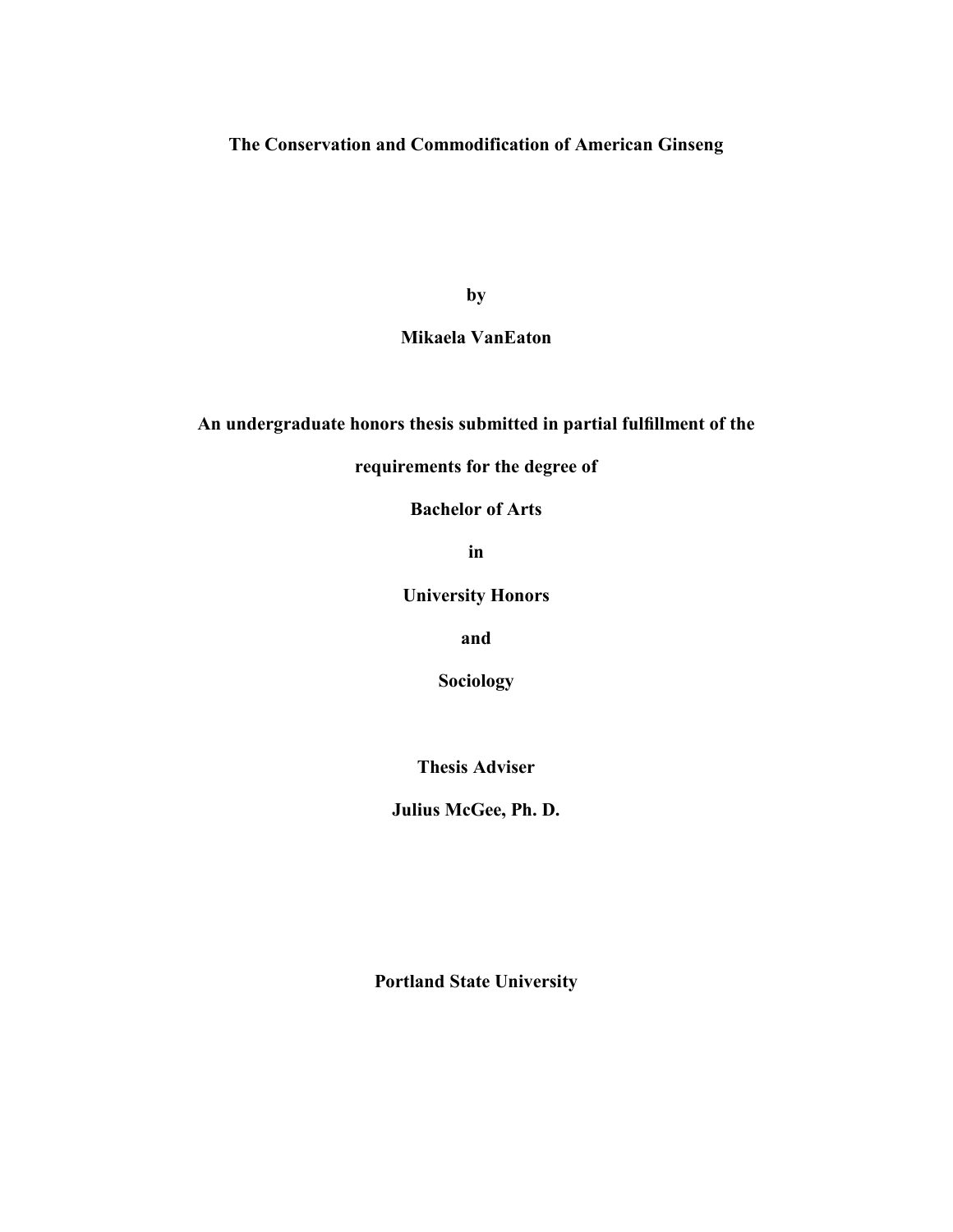# **Table of Contents**

| <b>Introduction</b>                                 | $\overline{2}$   |
|-----------------------------------------------------|------------------|
| <b>Literature Review</b>                            | $\overline{2}$   |
| <b>Tragedy of the Commons</b>                       | $\boldsymbol{2}$ |
| <b>Tragedy of the Commons in Ginseng Literature</b> | $\boldsymbol{2}$ |
| <b>Framing the Problem</b>                          | $\boldsymbol{2}$ |
| <b>Harvesting practices</b>                         | $\boldsymbol{2}$ |
| <b>Recommendations</b>                              | $\boldsymbol{2}$ |
| <b>Tragedy of the Commodity</b>                     | $\boldsymbol{2}$ |
| <b>Historical Analysis</b>                          | $\overline{2}$   |
| Conclusion                                          | $\overline{2}$   |
| <b>Works Cited</b>                                  | $\boldsymbol{2}$ |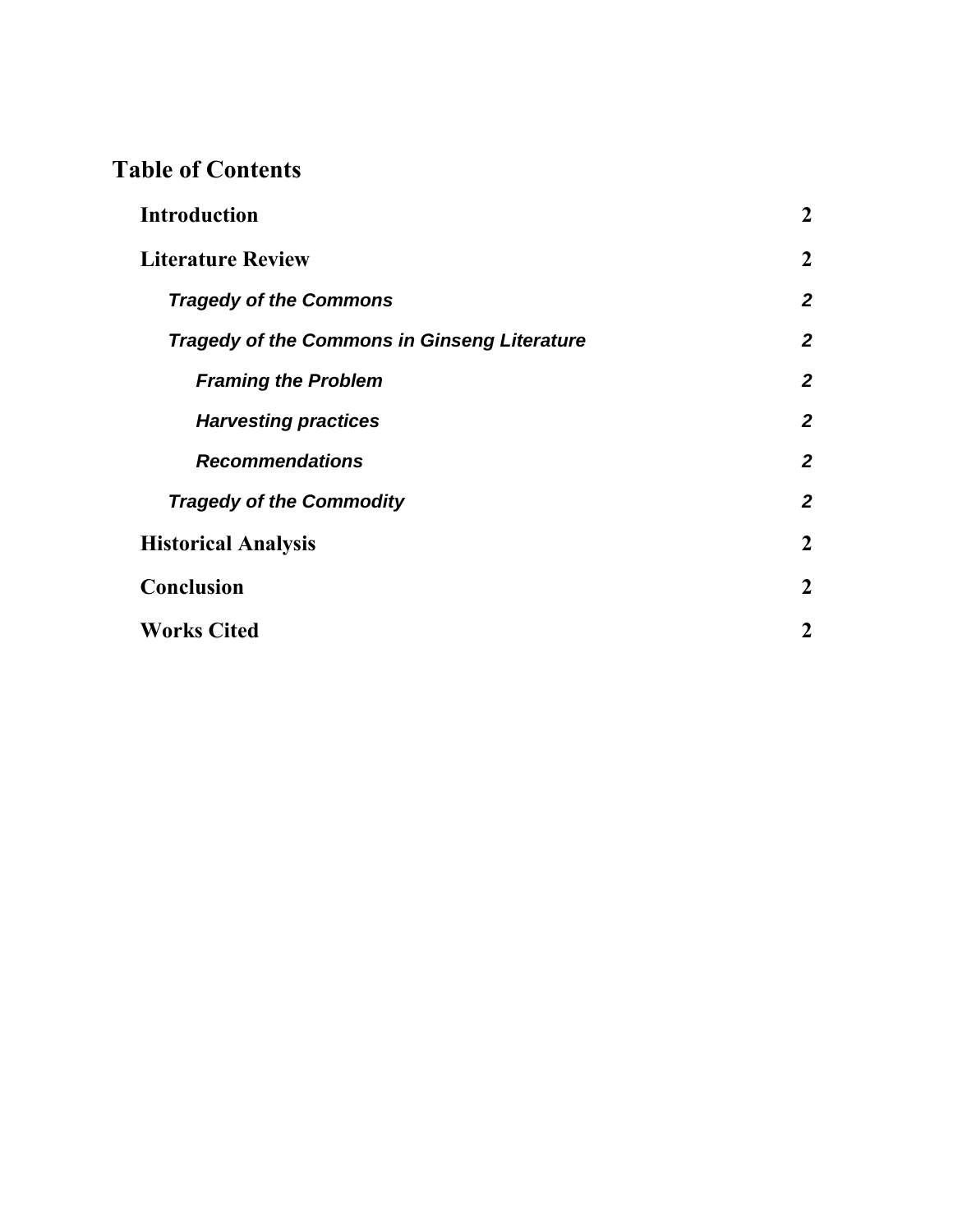#### **Abstract**

American Ginseng, *Panax quinquefolius,* is a plant endemic to Eastern North America. It has an almost three century long history of being exported from North America both as a plant harvested from the wild and cultivated on farms. During this time, the plant has been identified as being at risk for becoming endangered by organizations such as CITES (the Convention of International Trade in Endangered Species) and various policies have been set in place to track trade and control ginseng harvest. Many scholars currently studying the ecology and conservation of American ginseng use a tragedy of the commons framework established by Garret Hardin in order to understand the problem of ginseng scarcity and make recommendations for policies. The problem with this framework is that it naturalizes the socioeconomic context these ecological tragedies occur in and functions more to control harvesters' actions than to affect the total harvest and export of American ginseng. Through a historical analysis of the commodification of American ginseng informed by the theory established by Stefano B. Longo, Rebecca Clausen, and Brett Clark in their book *The Tragedy of the Commodity: Oceans, Fisheries, and Aquaculture* (2015)*,* this work demonstrates that ginseng scarcity is a problem of commodification rather than a problem of open access.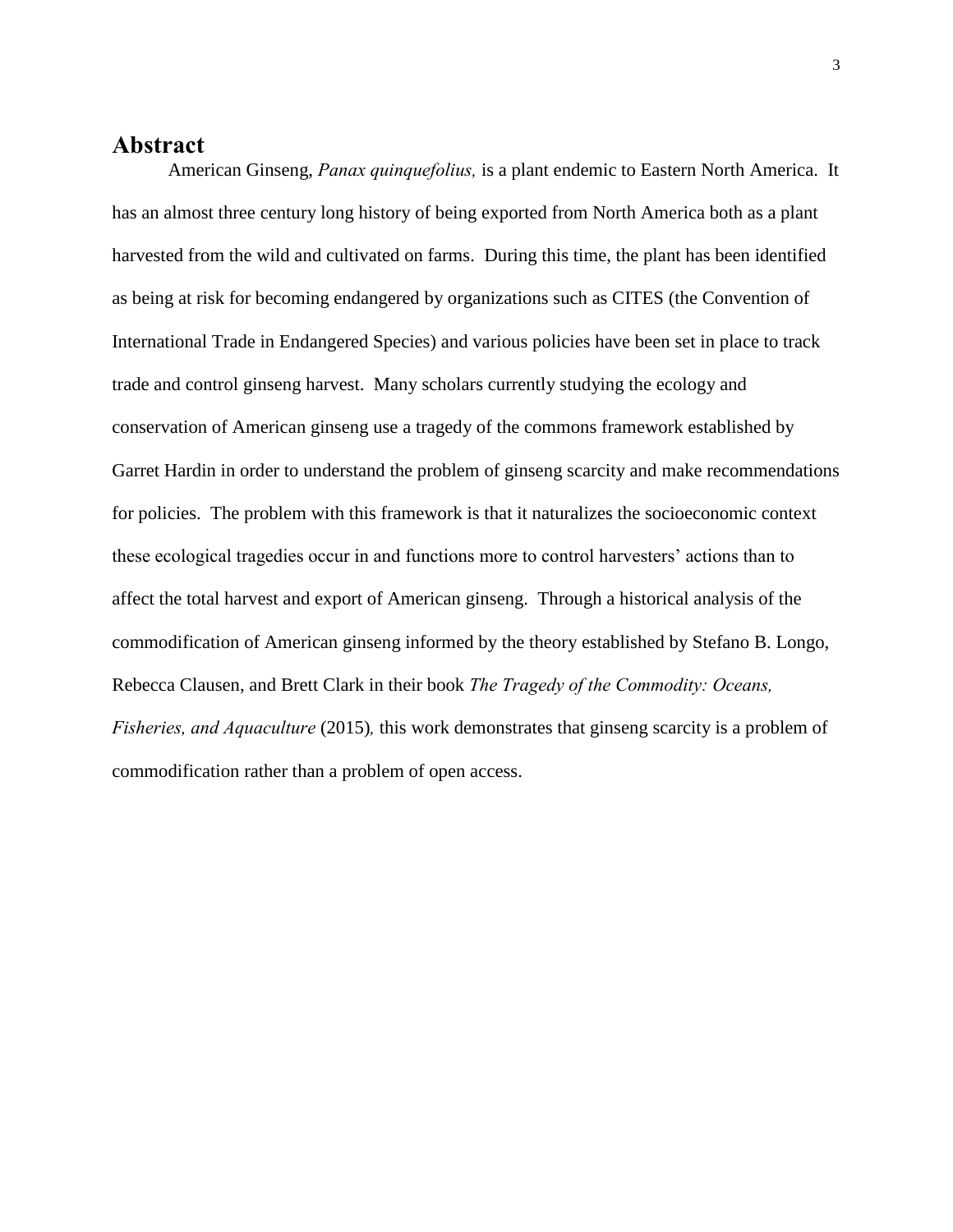# **Introduction**

American Ginseng, *Panax quinquefolius,* is a plant historically found in Eastern North America (McGraw 2013). It has an almost three century long history of being exported from North America primarily to China both as a plant harvested from the wild and cultivated on farms. During this time, the plant has been identified as being at risk for becoming endangered by organizations such as CITES (the Convention of International Trade in Endangered Species) (2019) and various policies have been set in place to track trade and control ginseng harvest. These policies vary by state and by land ownership but overall, these policies fit within a tragedy of the commons framework established by Garret Hardin (1968). Many scholars currently studying the ecology and conservation of American ginseng use a tragedy of the commons framework established by Garret Hardin in order to understand the problem of ginseng scarcity and make recommendations for policies (Frey et al. 2018, Schmidt et al. 2019, McGraw et al. 2013, Kauffman 2006). The problem with these policies is that they function more to control harvesters' actions than they do to affect the total harvest and export of American ginseng. These types of policies are therefore dangerous because they tend to place the burden of ecological tragedy on individuals participating in the market for subsistence purposes rather than on those capitalizing on the perpetuated commodification that leads to such ecological disasters. Through a historical analysis of the commodification of American ginseng informed by the theory established by Stefano B. Longo, Rebecca Clausen, and Brett Clark in their book *The Tragedy of the Commodity: Oceans, Fisheries, and Aquaculture (2015), this work demonstrates* that ginseng scarcity is a problem of commodification rather than a problem of open access.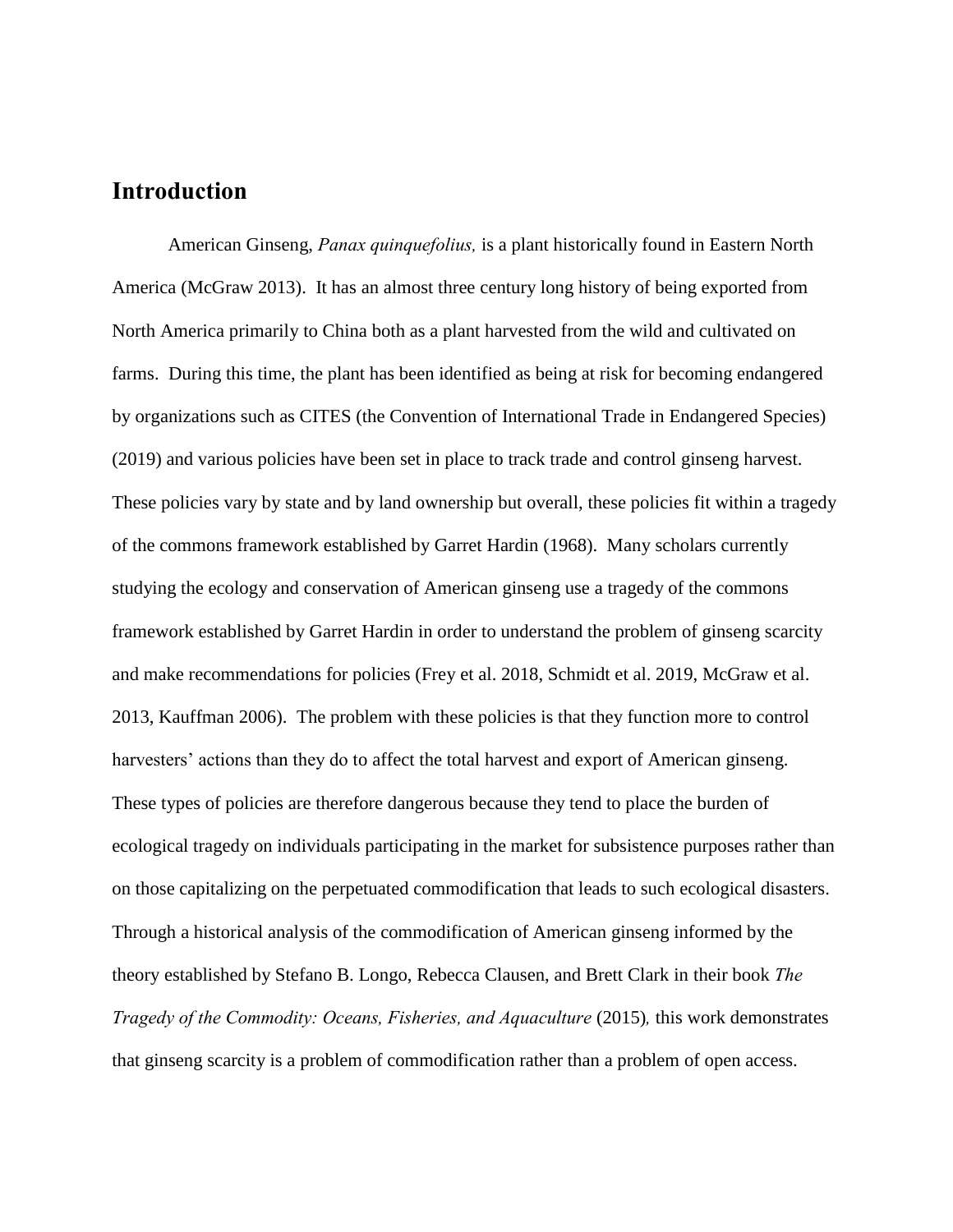Gin-seng is an English version of the Chinese name for the plant scientifically called *Panax ginseng.* The name ginseng is now used for a multitude of medicinal plants around the world. Some of these plants include Asian Ginseng (*Panax ginseng* or 'true' ginseng)*,* American ginseng (*Panax quinquefolius),* Siberian ginseng (*Eleutherococcus senticosus)*, Brazilian ginseng (*Hebanthe eriantha*)*,* and Indian Ginseng (Ashwaganda or *Withania somnifera*) (Davydov and Krikorian 2000). All of these plants have been called ginseng because of their comparison to Asian ginseng or *Panax Ginseng,* a plant that has been used in traditional Chinese medicine since before the 2650 B.C.. They have been called 'ginseng,' primarily by those from outside the region they are endemic to, either because they have similar properties to *Panax ginseng* and/or quite often in an attempt to capitalize on the wide recognition of the name 'ginseng' (Davydov and Krikorian 2000). This thesis focuses on American Ginseng, *Panax quinquefolius*<sup>1</sup>.

Of all the *Panax* genus and plants otherwise called ginseng, American Ginseng is said to be most closely related to Asian Ginseng, *Panax ginseng* (Kauffman 2006). As I will discuss later in this analysis, whether these two plants are similar and the degree to which they are similar has been long contested. According to biological research, the two plants are similar, but not identical. There are a multitude of studies looking at the differences between the two plants,<sup>2</sup> while other scholars will lump together American, Asian, and/or Japanese ginseng together when discussing the effects and constituents of 'ginseng.<sup>3</sup> The two plants have similar constituents, both contain ginsenosides, polysaccarides, peptides, polyacetylenic alcohols, and fatty acids with most of the pharmacological effects being attributed to ginsenosides (Attele et al. 1999), but, in practice, American and Asian ginseng are used for different purposes. As Davydov and

 $\overline{a}$ 

<sup>1</sup> Throughout this paper, I will refer to *Panax quinquefolius* primarily as American ginseng. When referring to *Panax ginseng*, I will write Asian ginseng.

<sup>2</sup> Give some examples here

<sup>&</sup>lt;sup>3</sup> See, for example, the first pages of Attele, We, and Yuan's 1999 article "Ginseng Pharmacology: Multiple Constituents and Multiple Actions."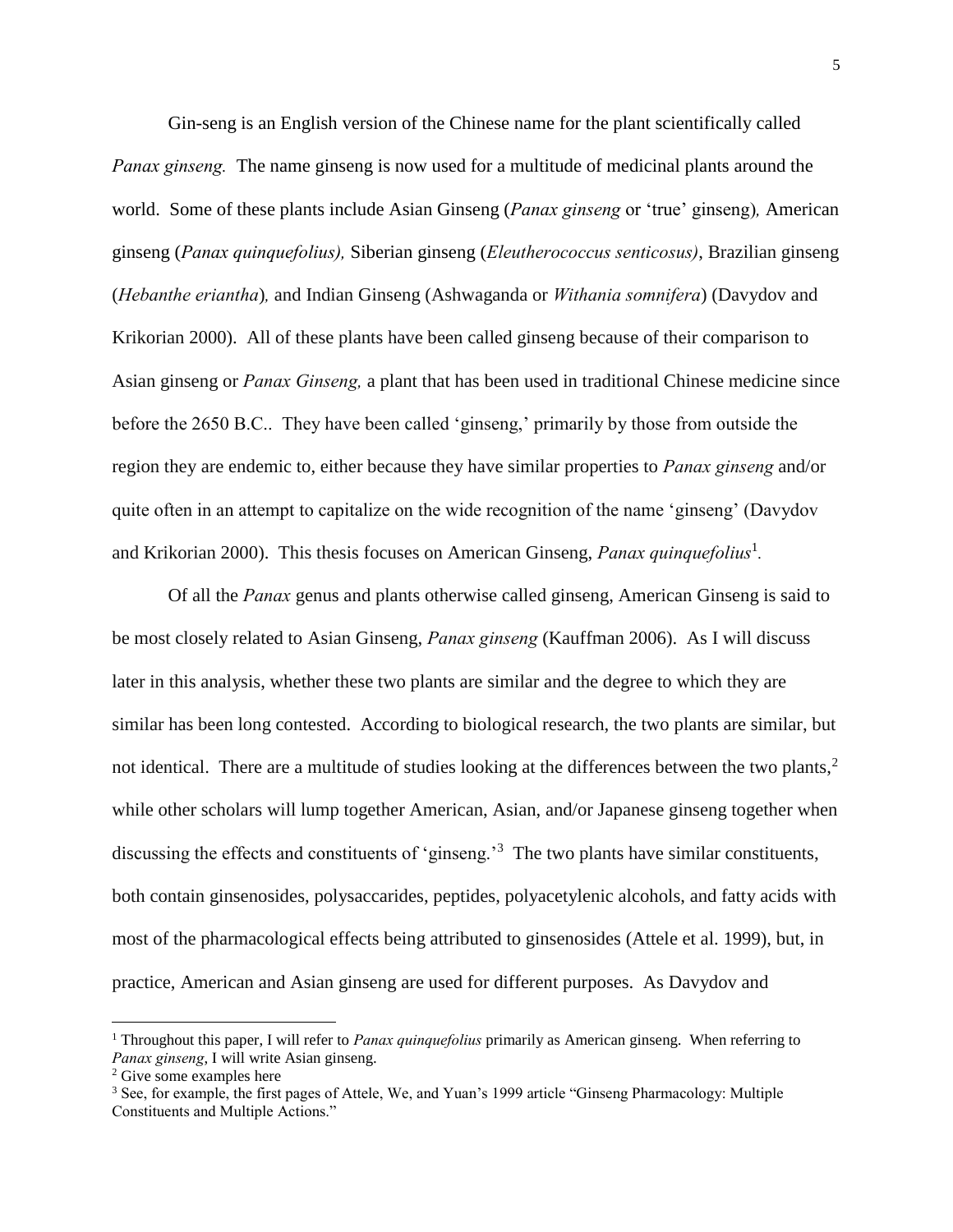Krikorian (2000) write, American ginseng is "not generally used as a substitute for the kinds of tonic effect associated with true ginseng" (348). American ginseng is used to treat hot and dry conditions like fevers and coughs while 'true' Ginseng is commonly used as a tonic and alterative (Davydov et al. 2000). While there are certaintly social and economic aspects of both the naming and comparisons of the two plants, it seems clear from biological research of ginseng that the American and Asian ginseng are related, but not identical.

American Ginseng is a widely collected and exported herb in the United States. Since 1998, most recorded exports are commercial and most are exported to China or Hong Kong. Exported ginseng is either cultivated<sup>4</sup> or harvested from the wild. From 1998-2015, the recorded exports of cultivated roots have ranged from 128,420 kg to 939,900 kg per year and the exports of wild roots have ranged from 13,246 kg to 43,144 kg each year (USFW 2016). In Robbins' 1998 report for the Trade Records Analysis of Flora and Fauna in Commerce (TRAFFIC), an organization working on conservation and "sustainable development" the trade of wild animals and plants (Traffic 2019), on American Ginseng, Robbins wrote that over 90% of wild ginseng root harvested in the United States went to East Asia and that in 1996 85% of wild harvested ginseng roots were exported to Hong Kong. A pound of root could be sold for \$632 in 1995 (Robbins 1998). By 2014, the Wall Street Journal reported that a pound of wild ginseng could be sold for as much as \$1,000 in 2014 (Maher 2014).

The American Ginseng trade dates back to 1717, when the first European, Joseph-François Lafitau, learned of a ginseng-like plant in occupied Haudonausee territory. This ginseng-like plant would go on to be called *Panax quinquefolius* or American Ginseng. Since that time, American ginseng has been reported as scarce at various moments. This seemed to become most significant in the late 19th century when cultivation of American ginseng became a

 $\overline{a}$ 

<sup>4</sup> Cultivated ginseng is ginseng that has been intentionally grown on farm or in a wild area.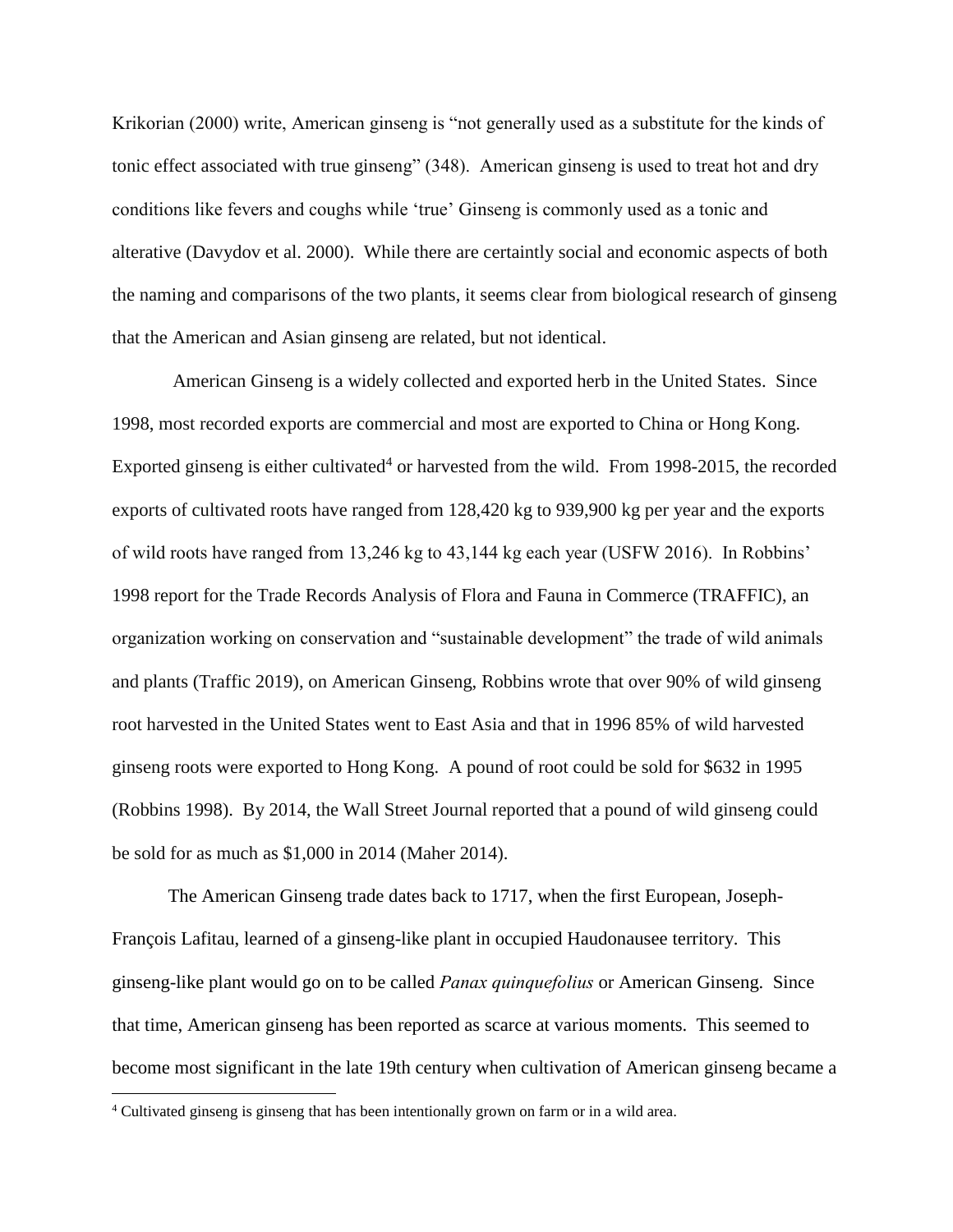much stronger focus in North America. It was also during this time that the US Forest Service Conservation Assessment first reported ginseng's scarcity (Kauffman 2006).

In 1975, the plant was placed on the Convention of International Trade in Endangered Species (CITES) Appendix II list of species (Kauffman 2006). "Appendix II", according to the CITES website, "includes species no necessarily threatened with extinction, but in which trade must be controlled in order to avoid utilization incompatible with their survival" (CITES 2019). CITES requires that export and re-export certificates must be issued for any exporting of Appendix II plants, that permits will only be issued if specimens are legally obtained, and that export is not detrimental to species survival (CITES 2019). Following this listing, states set up various programs and policies for tracking the harvests and commerce of ginseng. These included permits for harvesters and banning areas of ginseng harvests (Van der Voort 2006).

This analysis will begin with a review of current literature on ginseng conservation, which uses a tragedy of the commons framework to frame the problem of ginseng depletion, to explain harvester behavior, and to make recommendations for further research and policy implementation. The following section will introduce the theory of the tragedy of the commodity established by Longo and colleagues which will be argued to be a better fitting framework for understanding the issue of ginseng depletion. The next section will be a historical analysis which aims to situate the current trade of American ginseng in its socioeconomic past in order to demonstrate how European use of the plant is intertwined with its commodification. The retelling of this history aims to show how European introduction to ginseng and the subsequent search for American ginseng was focused on commodification, demonstrate the methods used to commodify the plants, establish that the metabolic rift formed from the plant's commodification depleted American ginseng populations, and, finally, discuss the accompanying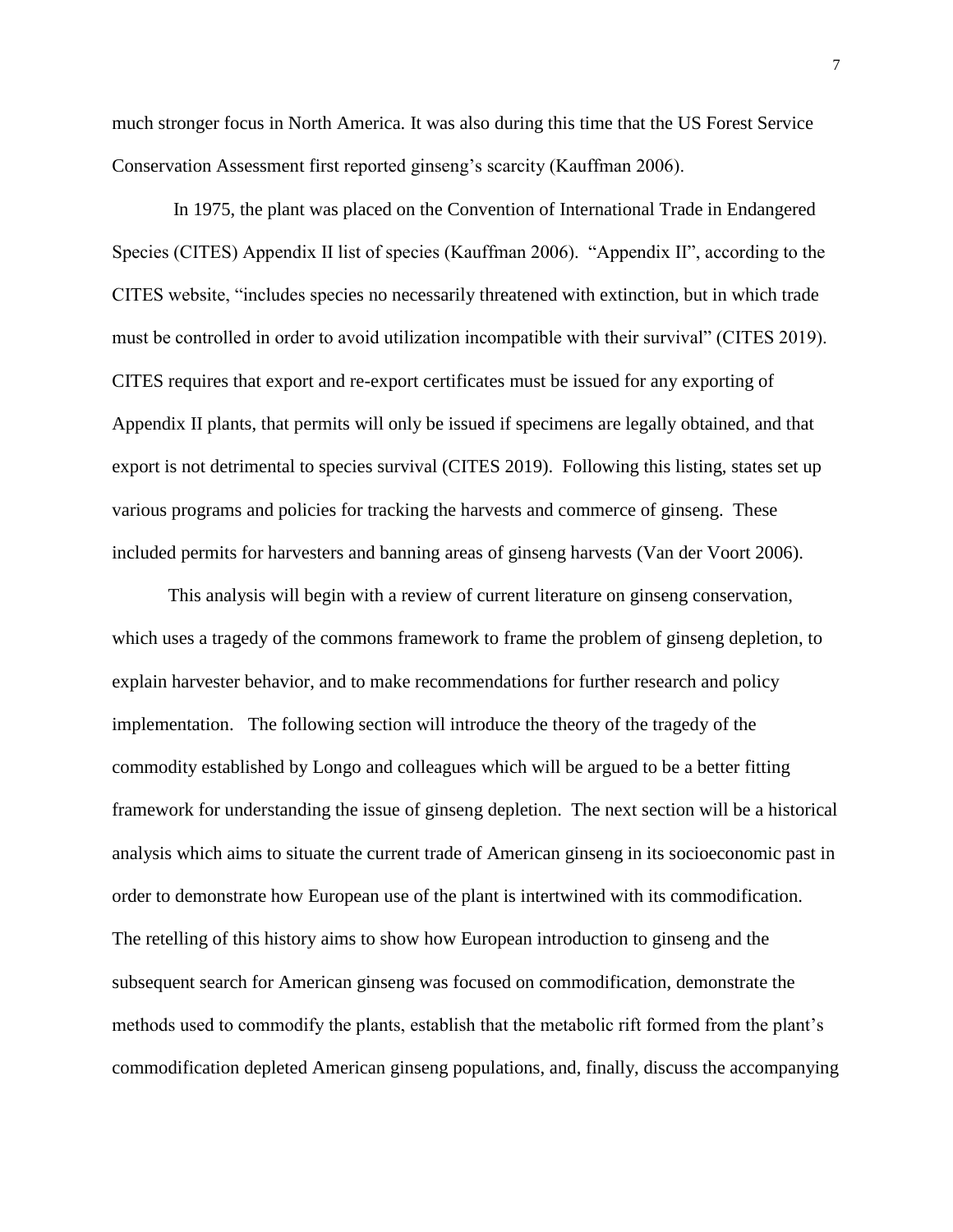social rifts developed with the ginseng trade. This analysis will draw on the work of historians who have written about ginseng, environmental sociologists, and conservation scholars who have discussed current ginseng policies.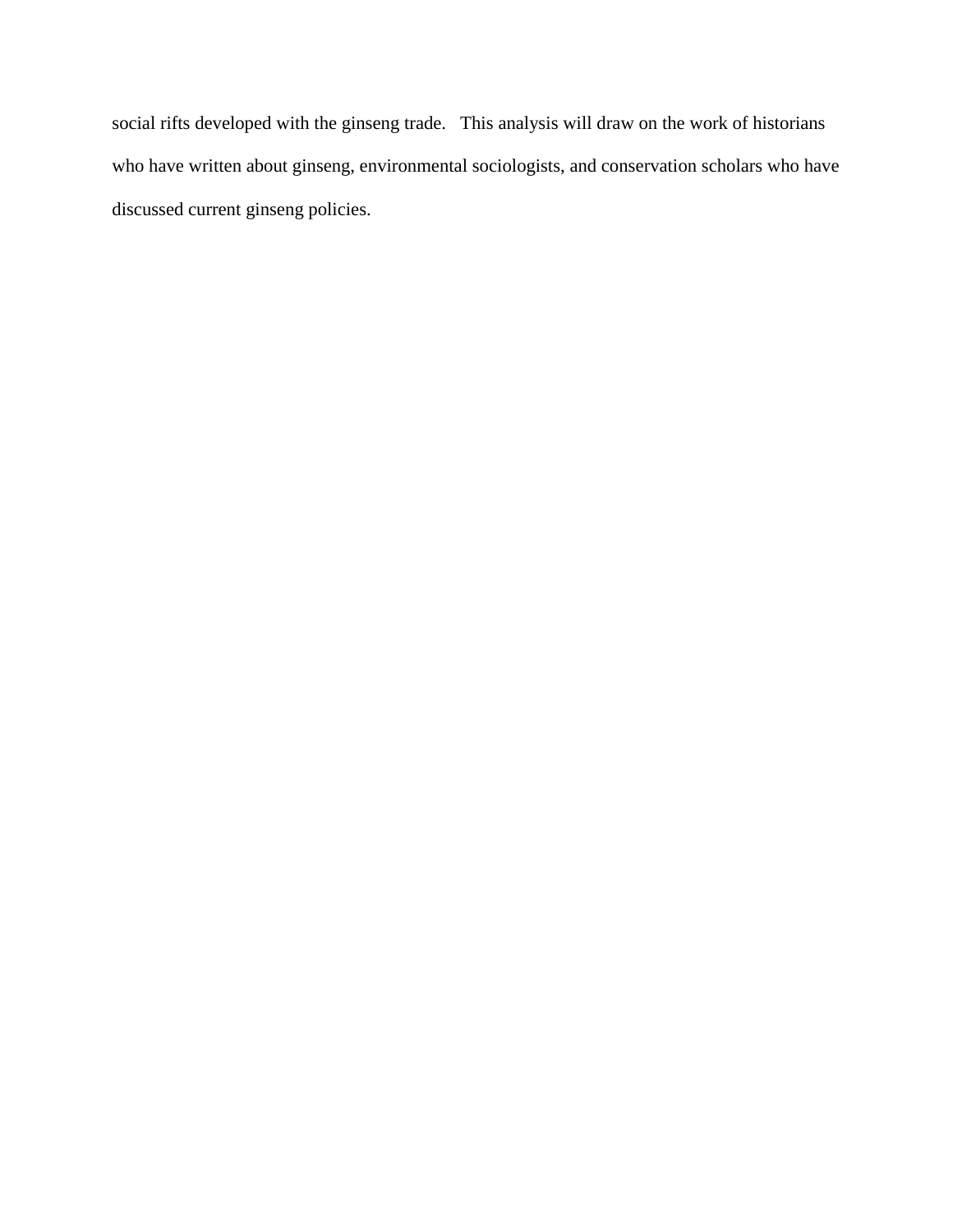## **Literature Review**

Current writing on the conservation of American Ginseng and current regulations aimed at conserving American Ginseng largely follow a framework of the tragedy of the commons. This is seen through overt references to Garret Hardin's work and other scholars that have developed and applied Hardin's theory. It also seen through work, which, while it does not cite Hardin or directly discuss the tragedy of the commons, the authors' arguments and recommendations align with the framework of the tragedy of the commons. In setting up the theoretical framework for my thesis, I am going to discuss Hardin's "Tragedy of the Commons," I will then discuss current academic literature on the conservation of American Ginseng and demonstrate how much of that literature aligns with a tragedy of the commons framework, and will finally introduce the theory of the tragedy of the commodity which I will spend the rest of the thesis arguing is a more accurate theory to apply to American Ginseng.

#### **Tragedy of the Commons**

The tragedy of the commons is a theory developed by Garret Hardin. With this concept, Hardin argues that natural resources held in common property will be "degraded by the competing individual interests of the users" (Longo et al. 2015:28). Hardin sees the tragedy of the commons as an issue of morality and overpopulation. Hardin discusses ecological tragedies in terms of when the carrying capacity of a part of the earth is exceeded and writes about these tragedies of the commons as inevitable with certain population growth. He discusses these tragedies in reference to individual user behavior. Hardin argues that all "rational" (Hardin 1244) users of the commons will decide to overexploit the commons because, since they share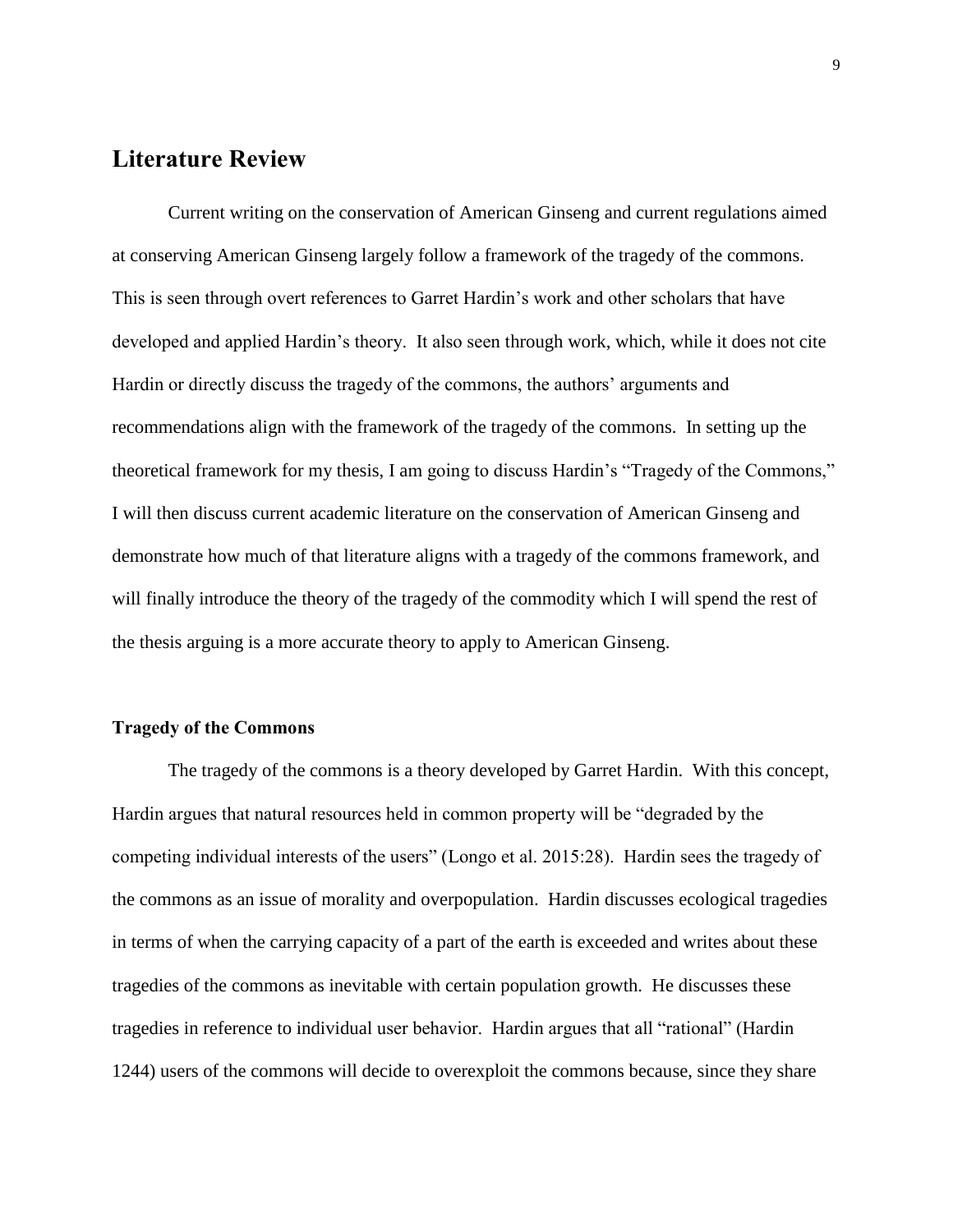the negative impact of their exploitation with all other users of the commons, they stand more to gain than to lose. Once enough of these users make this decision, it will ultimately lead to the ruin of the commons. The tragedy of the commons argues that all rational users will make this decision, ultimately leading to the ruin of the commons. Using a variety of examples, Hardin suggests several solutions to this problem. These solutions include privatization of the commons or, if they are to be kept public, to "allocate the right to enter them" (1244) based either on wealth, merit, first come first serve, or lottery. Hardin also emphasizes the need to utilize and increase systems of coercion in order to control the commons suggesting taxation as a method of doing so. Ultimately, this theory defends private property and, as Longo, Clausen, and Clark write, promotes a type of state control that is "best characterized as an approach to resource protection that regulates, excludes, or coerces users" (2015:29).

#### **Tragedy of the Commons in Ginseng Literature**

The existing academic literature on the conservation of American Ginseng is written by scholars trained in ecology, biology, botany, and economics. There are three ways that the tragedy of the commons framework becomes apparent in these articles: first, when framing the nature of the problem of Ginseng scarcity, second, when discussing various harvesting practices and harvesters' compliance or lack thereof with existing laws, and third, when making recommendations regarding the future of American Ginseng conservation.

#### **Framing the Problem**

Conservation scholars often use the tragedy of the commons as a framework to understand problems surrounding ginseng scarcity. More specifically, scholars use the tragedy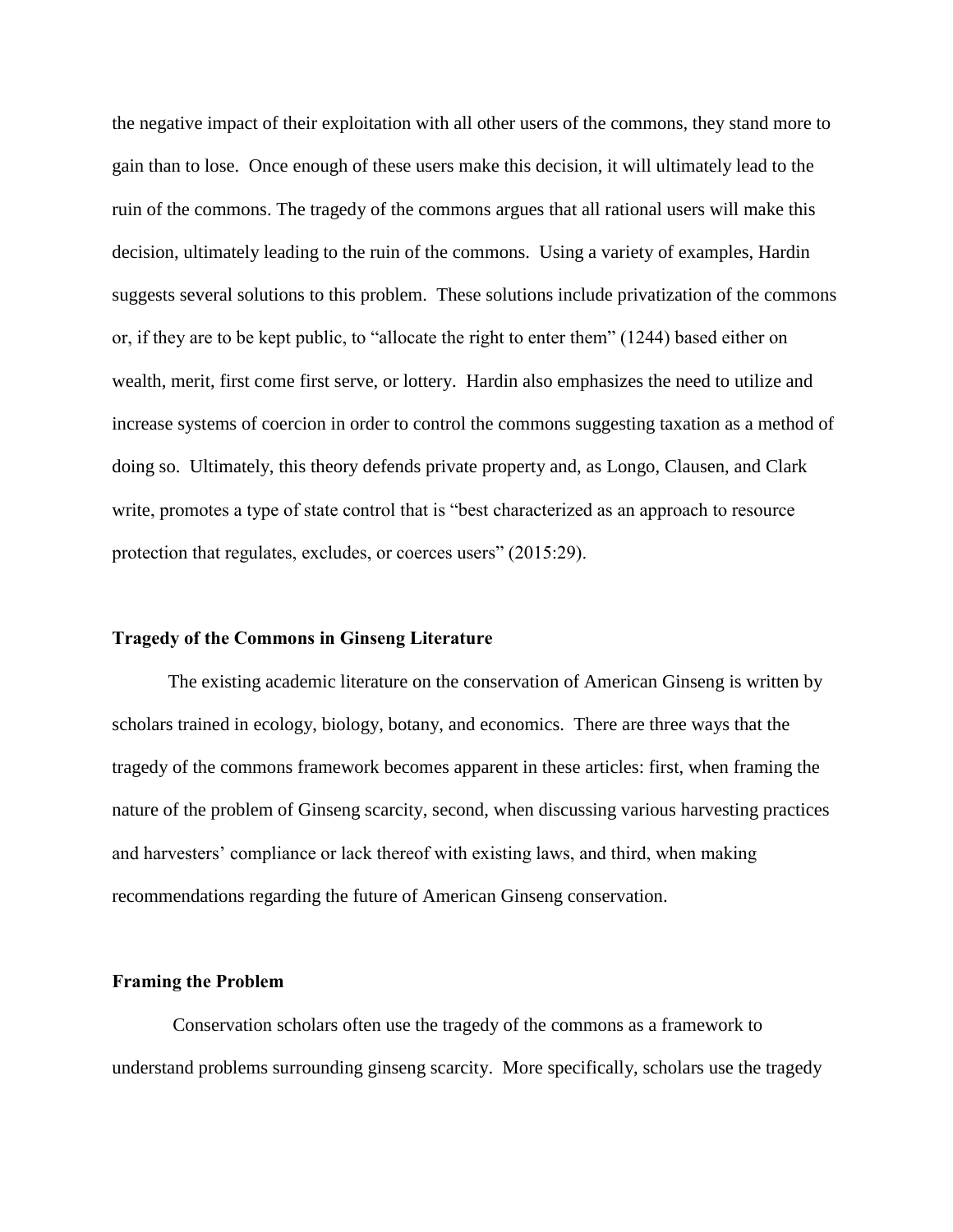of the commons framework to define ginseng and its habitat as a commons. They primarily use the term "open access resource" (Chamberlain et al. 2019, Frey et al. 2018 ) which Erwin Bulte and Stefanie Engel (2006) wrote was the more accurate term for Hardin's concept of common property.<sup>5</sup> After establishing this definition, authors often cite Hardin and/or related scholars to define the barriers faced for conservation of common-pool resources. This is demonstrated in John Paul Schmidt, Jennifer Cruse-Sanders, James L. Chamberlain, Susana Ferreira, and John A. Young (2019) case study on ginseng and in Gregory E. Frey, James L. Chamberlain, and Jeffrey P. Prestemon's case study (2018).

In their opening paragraph, Schmidt and co-authors write,

…whether they occur on public or private lands, forest herb populations are, by default, managed as an open access resource (Ticktin and Shackleton, 2011) such that, in practice, location, timing, and the number of people engaged in harvesting is usually unrestricted (e.g., McGraw et al., 2010). Like other open access resources (e.g., many fisheries), populations are prone to overexploitation and rapid depletion (Gordon, 1954; Hardin, 1968). (2019:139)

Since the authors are focusing the article on ginseng and since ginseng is a "forest herb," the authors are establishing that ginseng is an open access resource. They then cite Hardin and Gordon, who was also important in the development of the tragedy of the commons (Longo et al. 2015), in explaining the conservation problems associated with open access resources therefore demonstrating their acceptance of Hardin's premise that *open access* leads to depletion. By including this as two of the four sentences in their first paragraph, the authors establish the importance of this definition and demonstrate their functioning within the tragedy of the

 $\overline{a}$ 

<sup>&</sup>lt;sup>5</sup> In footnote 7 of Bulte and Engel's chapter "Conservation of Tropical Forests: Addressing Market Failure" (2006), they write "The term 'Tragedy of the Commons' is really a misnomer as the situation described by Hardin is one of open access rather than common property."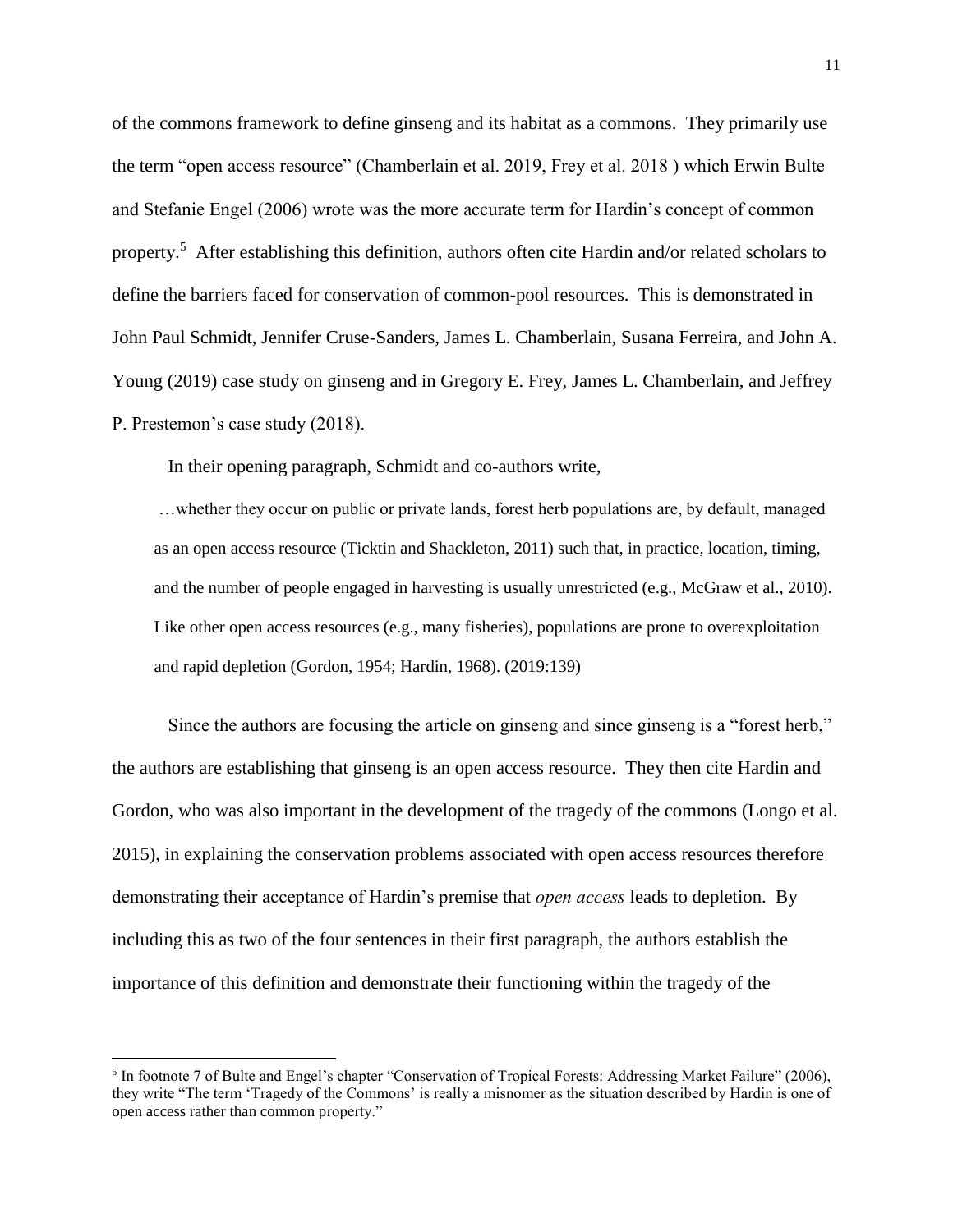commons framework. This therefore establishes open access as the problem they as scholars on plant conservation are working to solve.

Similarly, when Frey and colleagues introduce ginseng as their object of study, they write:

Wild American ginseng harvest is a secretive affair (Burkhart, 2011), and various factors can make existing ginseng plants difficult to detect (Bailey, 1999). Most of the habitat for ginseng is accessible in rural forested areas. Access difficult to control, and poaching is known to occur (Burkhart et al., 2012; McGraw et al., 2013). This makes *de facto* open access plausible. (2018:101)

Prior to defining ginseng as likely being a *de facto* open access resource, the authors define *de facto* open access resources as resources "where access is difficult to limit and harvests are difficult to monitor and control" (Frey et al. 2018:97) citing Bulte and Engel's (2006) chapter "Conservation of Tropical Forests: Addressing Market Failure." Bulte and Engel (2006) further specify that a *de facto* open access resource is a resource that functions as an open access resource despite privatization or other attempts to limit access to the resource. Frey, Chamberlain, and Prestemon are therefore suggesting ginseng likely functions as an open access resource on both private and public land whether or not measures to limit access have been taken. After defining "*de facto* open-access resources," Frey and colleagues establish the implicated problems of open-access resources when they write,

Status as an open-access resource has vast implications for production, markets, trade, and regulation of these resources, which in turn can influence the availability and sustainability of the resources themselves. A classic example is marine fisheries (Gordon, 1954), which are difficult to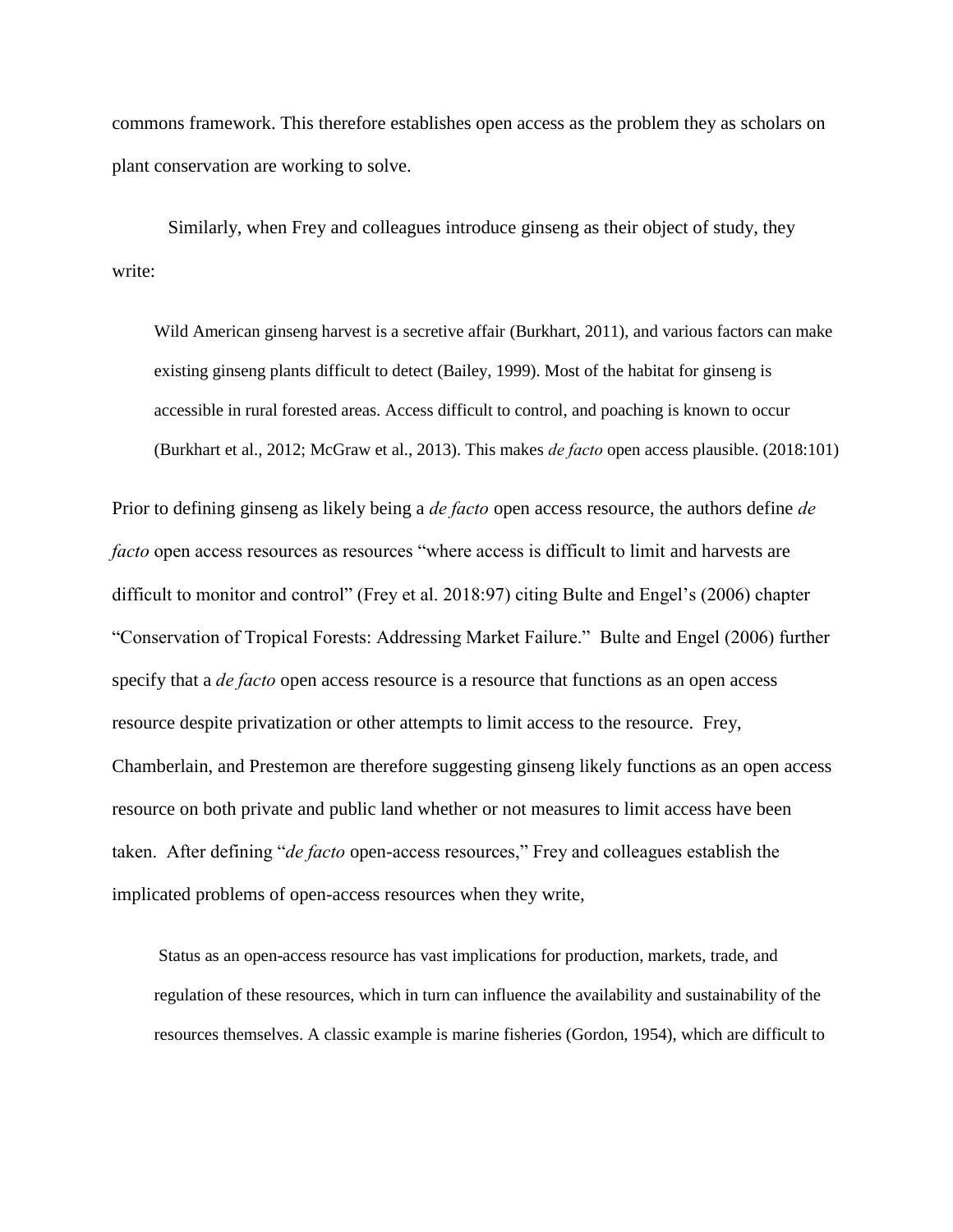regulate and monitor because of their vast size and international nature, and hunting and trapping of certain wildlife species can also fit this paradigm. (2018:97)

While the authors do not cite Hardin directly in this definition or their initial outline of the implications of open access resources, they do reference build on Hardin's work and write in accordance with a tragedy of the commons framework. Bulte and Engel cite Hardin's "Tragedy of the Commons" in their chapter and reference Hardin's work in order to establish that "open access leads to an overexploitation of the forest resource" (Bulte and Engel 2006:428). While they later argue against Hardin's conclusion that privatization solves the problem of overexploitation of open access resources, their opposition is rooted in their argument that privatization is not effective at limiting access and is not an opposition to the premise that overexploitation is solved by limiting access to resources. They also use Gordon who, as discussed, was an important scholar in developing the tragedy of the commons theory (Longo et al. 2015).

#### **Harvesting practices**

 $\overline{a}$ 

Many scholars in the discourse community of ginseng conservation agree that harvesting is the biggest threat to the survival of American Ginseng.<sup>6</sup> The importance put on harvesting leads them to focus heavily on harvesting practices, harvester behavior, and, as a result of their implementation of the tragedy of the commons framework, the efficacy of efforts to control harvest rates and methods.<sup>7</sup> In their discussion of harvesting, many scholars use Hardin's

<sup>&</sup>lt;sup>6</sup> Kauffman writes: "Root harvesting is generally recognized as the greatest impact on ginseng populations within national forests units" (2006:53)

<sup>&</sup>lt;sup>7</sup> For examples of studies devoted to just these topics, see: Bailey (1999); Burkhart et al. (2012); McGraw, James B., Sara South, and Anne E. Lubers. 2010. "Rates of Havest and Compliance with Regulations in Natural Populations of American Ginseng (Panax quinquefolius L.)." Natural Areas Journal. 30(2):202-210.; Van der Voort, ME, McGraw James B. 2006. "Effects of harvester behavior on population growth rate affects sustainability of ginseng trade." Biodiversity Conservation. 130:505–516.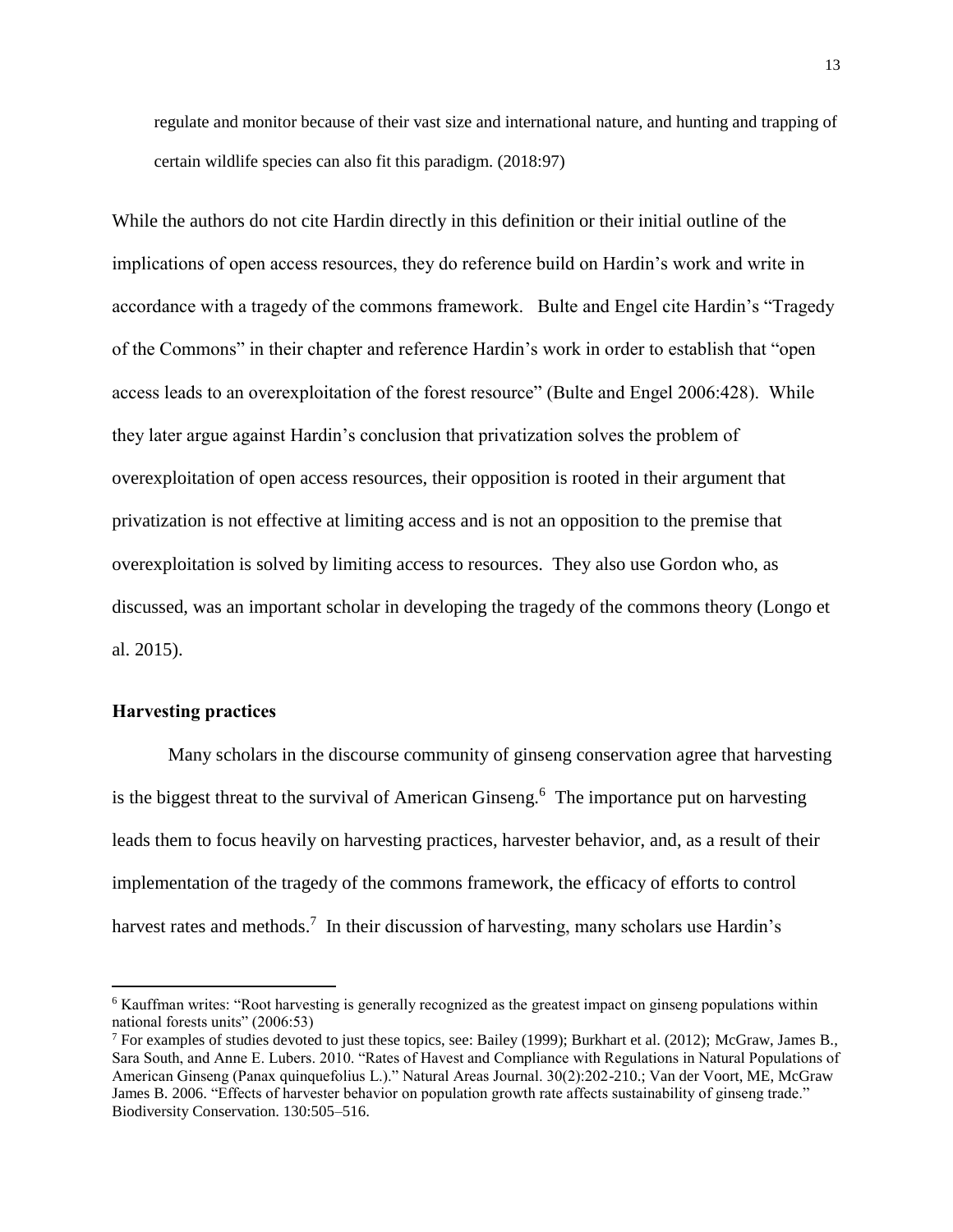framework to explain the harvester behavior. This can be seen through McGraw, Lubers, Van der Voort, Mooney, Furedi, Souther, Turner, and Chandler's (2013) literature review on ginseng conservation research and in Frey and colleague's (2018) case study on ginseng.

When McGraw and coauthors' wrote about harvesters and, more specifically, harvester compliance regulations they write,

Hardin<sup>62</sup> made famous the tragedy of the commons paradigm 45 years ago when writing about overexploitation of natural resources. Individuals will often severely deplete a resource even when they know their actions will negatively affect the long-term availability of that resource. In the case of ginseng, self-interested harvesters could be driven by competition, rationalized by the idea that if they do not harvest a plant they have discovered, someone else will. Competition for a limited resource could encourage resource preemption by early harvest, including harvest in advance of the onset of the season. (P. 71)

The authors use Hardin's theory to explain hypothetical harvester behavior. The author applies the concepts of Hardin's framework to their understanding of the conditions of ginseng harvest. In doing so, they explain to the readers their perception of why ginseng harvesters may overexploit ginseng.

Frey and colleagues (2018) also discussed Hardin when addressing the "governance of common-pool resources" (P. 100),

Common-pool resources were famously discussed by Hardin (1968), in which the rivalrous and open-access nature of a common-pool resource creates a situation in which additional production effort leads to overexploitation and lower overall production. (P. 100-101) The authors introduce Hardin's theory as the most commonly utilized framework for

understanding overexploitation of open access resources. They follow this up with research that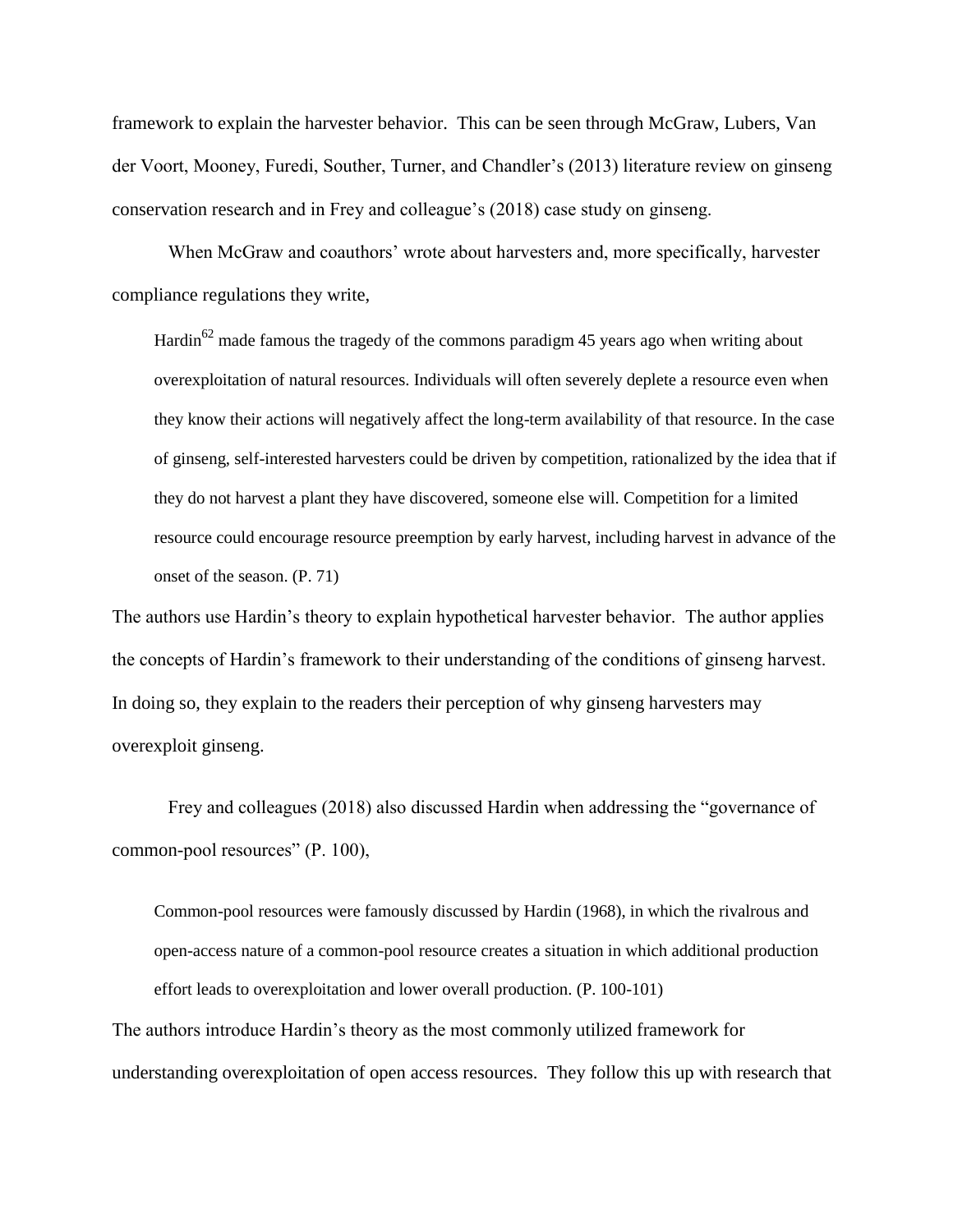demonstrates that "community based natural resource management" (P. 100) is effective in some scenarios but ultimately state that there are many barriers to this type of governance and few examples of effective implementation. The tragedy of commons therefore stands as their assumed theory to use when creating a program of governance for ginseng and similar resources.

#### **Recommendations**

 $\overline{a}$ 

The final section where a tragedy of the commons framework is most frequently made evident is when researchers make recommendations for further action and/or policy for the survival of American ginseng. This is also the area of articles in which a tragedy of the commons framework is evident without authors directly citing Hardin or other scholars associated with Hardin's work. Since harvesting is often considered the biggest threat to ginseng, many author's recommendations focus on harvesting. The tragedy of the commons framework becomes evident when authors suggest coercive policies that aim to exclude harvesters or control their behavior. Despite significant, well-cited research in the discourse community demonstrating that current policies aimed at coercion and exclusion are not effective,<sup>8</sup> many authors recommend furthering coercive measures rather than reassessing their contextualization of the problem they are addressing. This is represented both in McGraw and co-authors (2013) literature review and in Kauffman's (2006) conservation assessment for the forest service.

<sup>8</sup> For more information see: Burkhart et al. (2012) which concludes that current top-down regulatory approaches are not effective;Van der Voort and McGraw (2006) in which they conclude that current regulations on ginseng harvesting are not sufficient to protect ginseng; Frey et al. (2018) who suggest ginseng is likely a "*de facto* open access resource" (p. 97) which would indicate that measures to privatize and limit access to ginseng are ineffective; finally McGraw et al. (2013) reference C.H. Freese (1998) in their article when writing "Successful sustainability in open access habitats likely depends on the ultimate management of the resource belonging to those who actively harvest it. Further, these managers of the resource must receive a major share of the economic benefits derived from its use in order for sustainability to be achieved" (P. 72) which contradicts the proposals they suggest.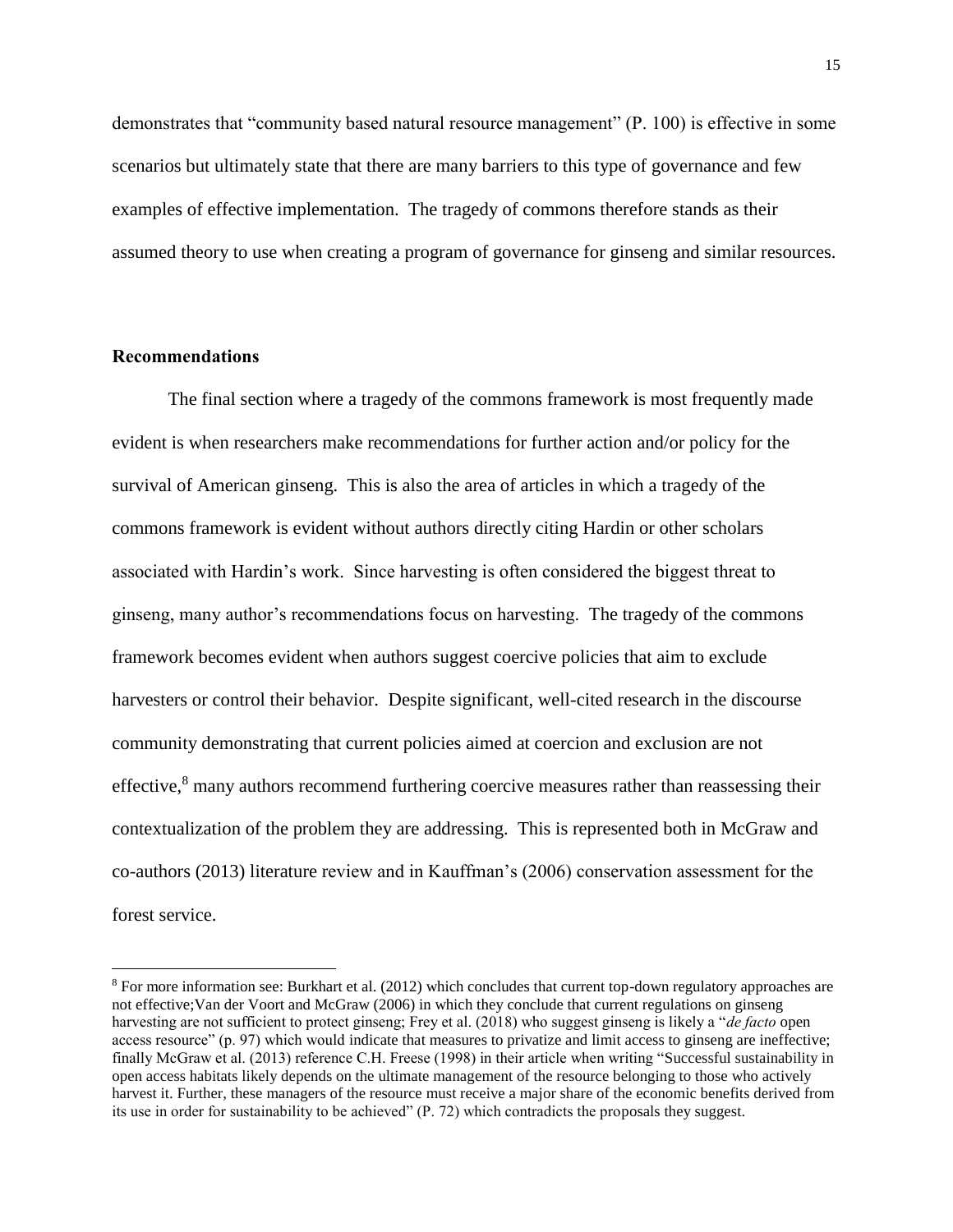In their article's synthesis, McGraw and colleagues (2013) make recommendations to further conservation efforts and close with a bleak projection that if these efforts are ineffective, American Ginseng will likely only exist in a commodified form. In making their suggestions for conservation efforts, they begin by writing:

While perhaps unique to wild harvested species, the opportunity for altering population fates by improving management strategies exists, given our current understanding. Current ginseng harvest practices range from unsustainable, which can cause rapid population decline, to stewardship, which may grow populations. Unethical behavior by harvesters is partly to blame for the former; clearly law enforcement is presently inadequate to stem such behavior. An obvious solution is to house ginseng management programs within state agencies, such as Wildlife Departments, that have natural resource law enforcement as part of their mission. (P. 85)

The first half of this paragraph offers brief analysis of the problem of ginseng scarcity. The authors identify that harvester behavior causes populations to grow or decline. They identify the problem of declining populations as a problem of having too wide a range of harvester behaviors and translate that to mean that the current issue of ginseng scarcity is therefore an issue of "management strategies" (P. 85). They blame the harvesting practices that cause population decline partly on "unethical behavior" (P. 85) and call for increased law enforcement focused specifically on ginseng. This analysis fits within a tragedy of the commons framework. It fits first because the authors, like Hardin, see behavior that leads to depletion as a moral failing. Second, by calling for increased law enforcement focused, they, like Hardin, are calling for increased coercion to change the behavior of harvesters. The authors continue this analysis by writing: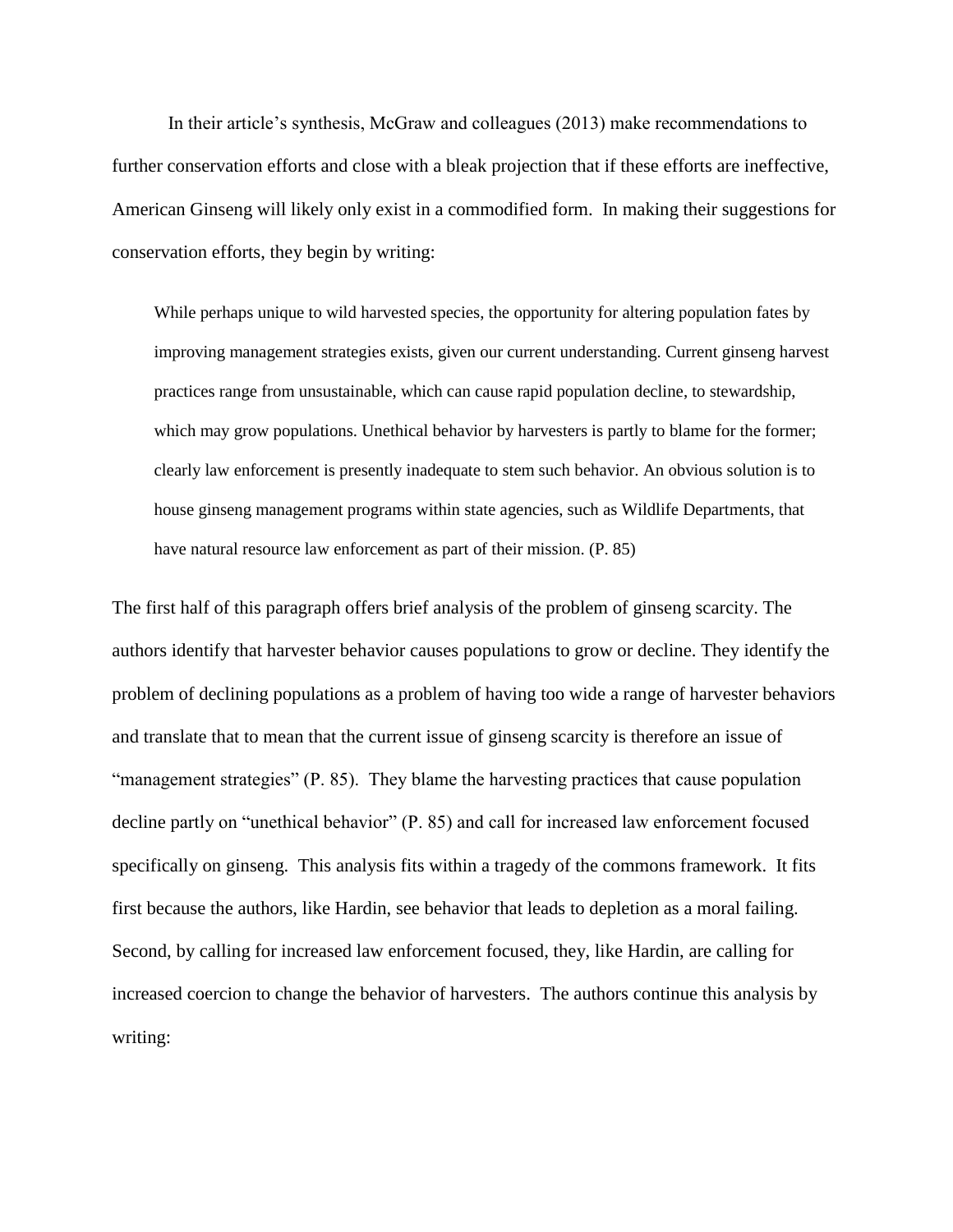In addition, harvest regulations have been slow to change in response to better ecological understanding: while harvest seasons have evolved, minimum age requirements are still national policy even though size is clearly a far better predictor of reproductive success than age. Given that harvesters can be stewards if they plant adequate numbers of mature seeds, encouraging this behavior with size-minimums and optimized harvest seasons can change harvest from a downward vector to a neutral or upward vector for population change. Replacing the age requirement would also allow planting of detached rhizomes as a means of clonally propagating the harvested individual and further mitigating harvest effects (presently, intact rhizomes are required to prove that the age-requirement is met). (P. 85)

Here the authors suggest that by replacing current age requirements with size requirements and adjusting harvesting seasons could increase or stabilize ginseng populations. Again, this fits in a tragedy of the commons framework because it relies on policies to control and regulate harvester behavior.

In Kauffman's conclusion to their conservation analysis (2006), they make a series of recommendations for "research and monitoring needs to further help in conservation of American ginseng" (PP. 56). These recommendations include calls for increased monitoring of ginseng populations, programs for seed collections of ginseng, further research on harvesting, the impact of deer grazing on ginseng populations. Two of the recommendations are particularly aligned with a tragedy of the commons perspective. In the first, Kauffman calls for increased regulation of ginseng harvesting. Kauffman writes that:

State ginseng certification programs do not consistently track ginseng transactions to aid in apprehension of ginseng poachers. Two states, Wisconsin and Maryland, require all harvesters to obtain a license. Ohio is currently trying to pass this change through their state legislature. Other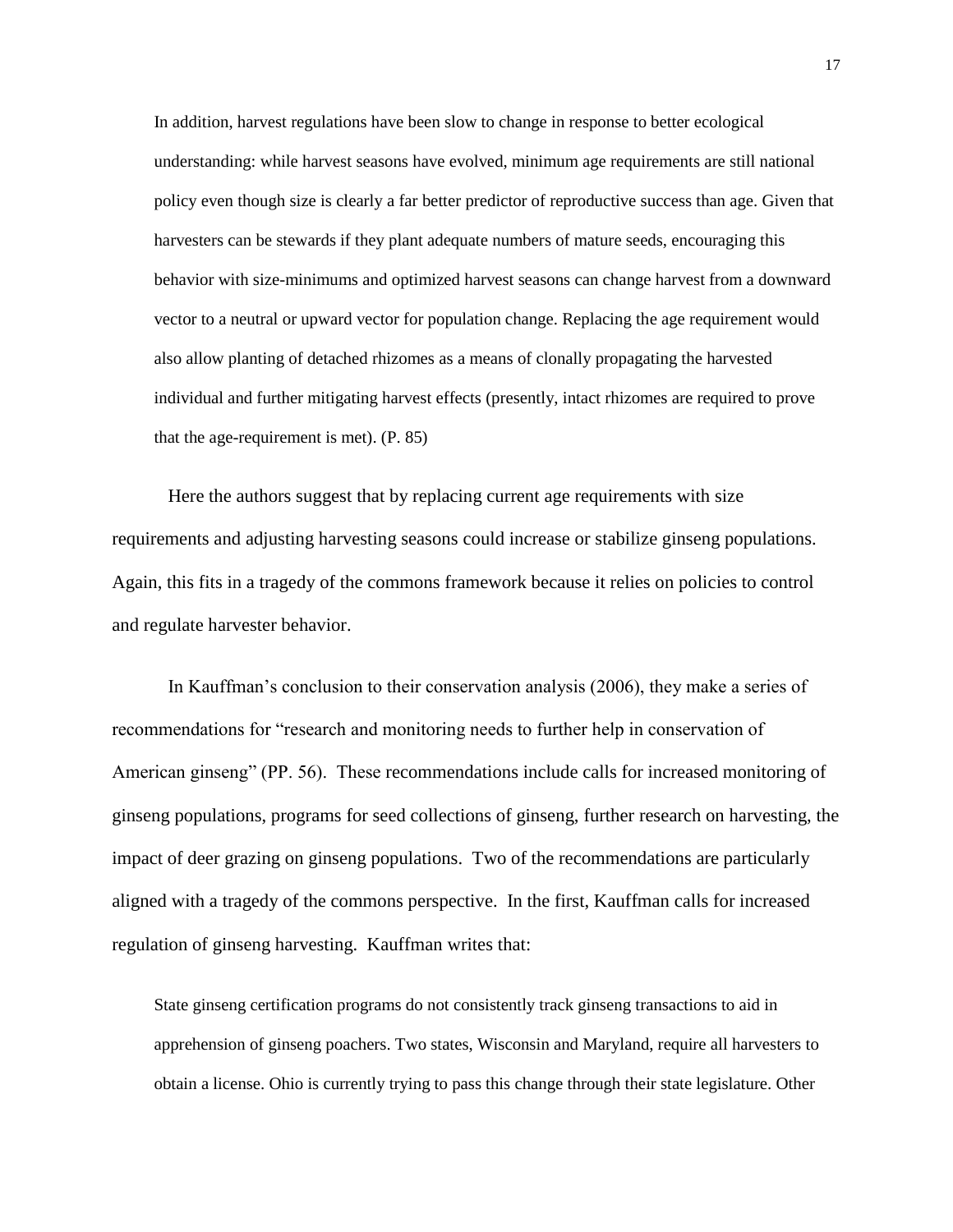states, such as Tennessee, require all harvesters to sign their name with identification when they sell to certified dealers. Finally some states, such as North Carolina, only require a harvester to state their name when they sell their roots to the dealer. The later system makes it impossible to track the chain of custody for ginseng roots. (2006:57)

This is essentially a call for increased and more effective execution of already existing policies so that more poachers will be apprehended. This suggestion is in line with the tragedy of the commons framework because it is calls for increased use and enforcement of coercive policies. It sees those policies as failing because they are not consistent enough in punishing those who act outside of the regulations. The second policy aligning with a tragedy of the commons framework reads:

Establish ginseng preserves where ginseng is prohibited and initiate a marking program to aid law enforcement officials in apprehending illegal harvesters. The success of these areas as reserves will depend entirely on enforcement, since the larger, protected ginseng populations will continue to lure collectors. It will be critical to educate law enforcement officials, state ginseng inspectors, members of the judicial system, dealers, and the public to ensure the success of the program. (2006:58)

This suggestion is an exaggerated and preservationist version of already existing conservationist policies. A successful version of this suggestion would literally exclude all harvesters from accessing the plants and better punish harvesters through the implementation of new programs. As Kauffman states, the success of the program relies on the consistent implementation of policies that regulate harvesters and again is a call for increased law enforcement around ginseng. Both of these suggestions are simply calls for poachers, who are likely to be working for their subsistence, to be more consistently punished.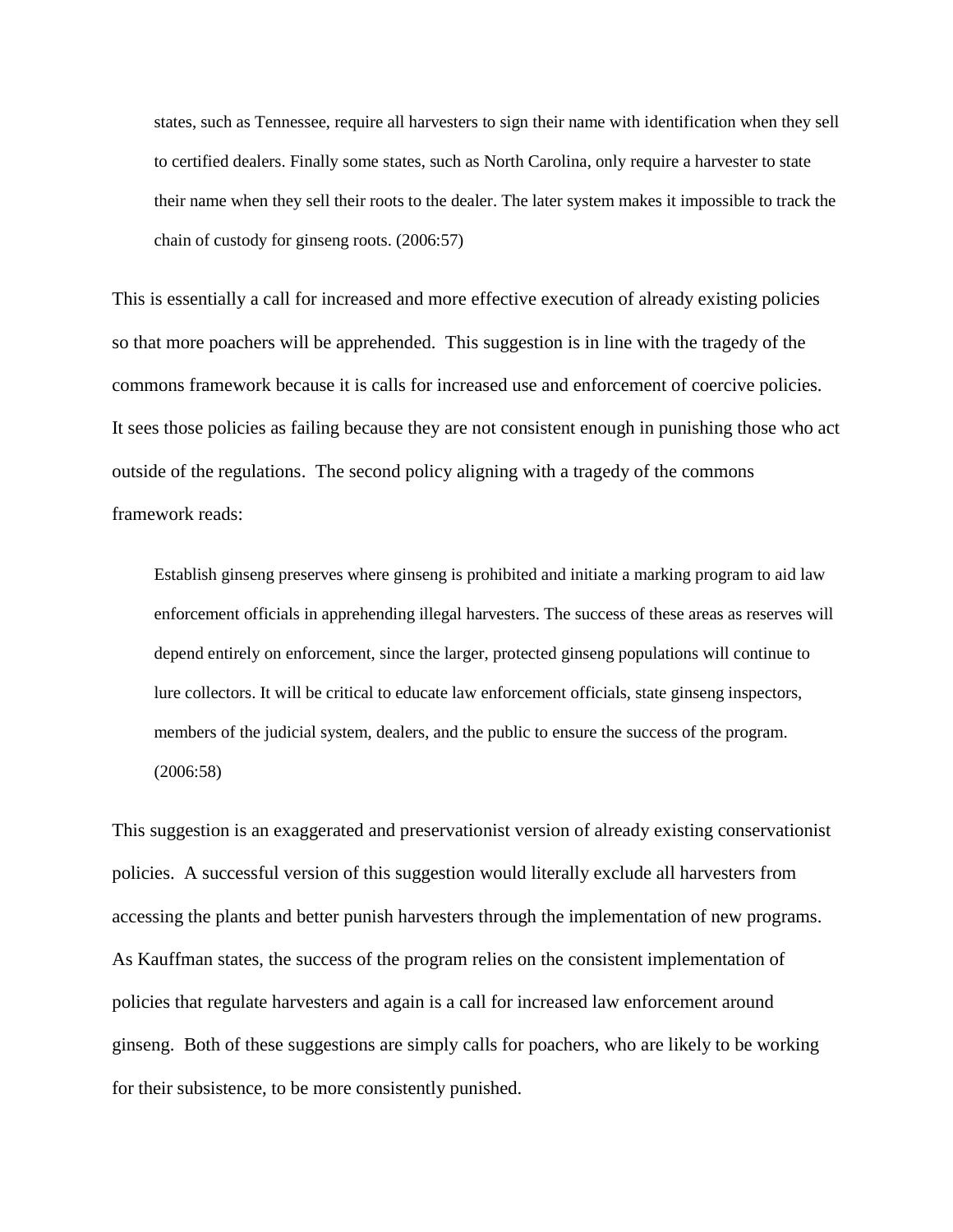#### **Tragedy of the Commodity**

In *The Tragedy of the Commodity: Oceans, Fisheries, and Aquaculture* (2015), Stefano B. Longo, Rebecca Clausen, and Brett Clark suggest replacing the use of the tragedy of the commons with the theory developed in their book, tragedy of the commodity. Their main critique of the tragedy of the commons is that it fails to address the influence of historical conditions and the socioeconomic system on individuals' use of resources. Alternatively, Longo and colleagues recognize capitalism's influence on individual use of resources and, as a result, on the greater human ecological metabolism. Based in Marxist theory, they argue that capitalism is a socio-economic system oriented towards accumulation of capital and that this accumulation is met through endless commodification. They argue that these dynamics shape humanecological metabolism and result in ecological rifts. This is especially true when natural processes and subsistence materials are commodified. These items are categorized as "fictitious commodities" or items that were "not produced to sell on a market" (Longo et al. 2015:33). These fictitious commodities, such as plants and animals, have cycles of reproduction and regeneration, which are not in accordance with the ever-increasing capitalist rates of accumulation. When these items are commodified, capitalists attempt to manipulate their natural cycles into the "economic cycle of exchange" (Longo et al. 2015:33). This manipulation of natural cycles results in ecological imbalances that lead to rifts in the metabolic exchange between humans and their environment. In their book, Longo et al. apply this theory to fisheries. In this thesis, I will apply it to American ginseng*.*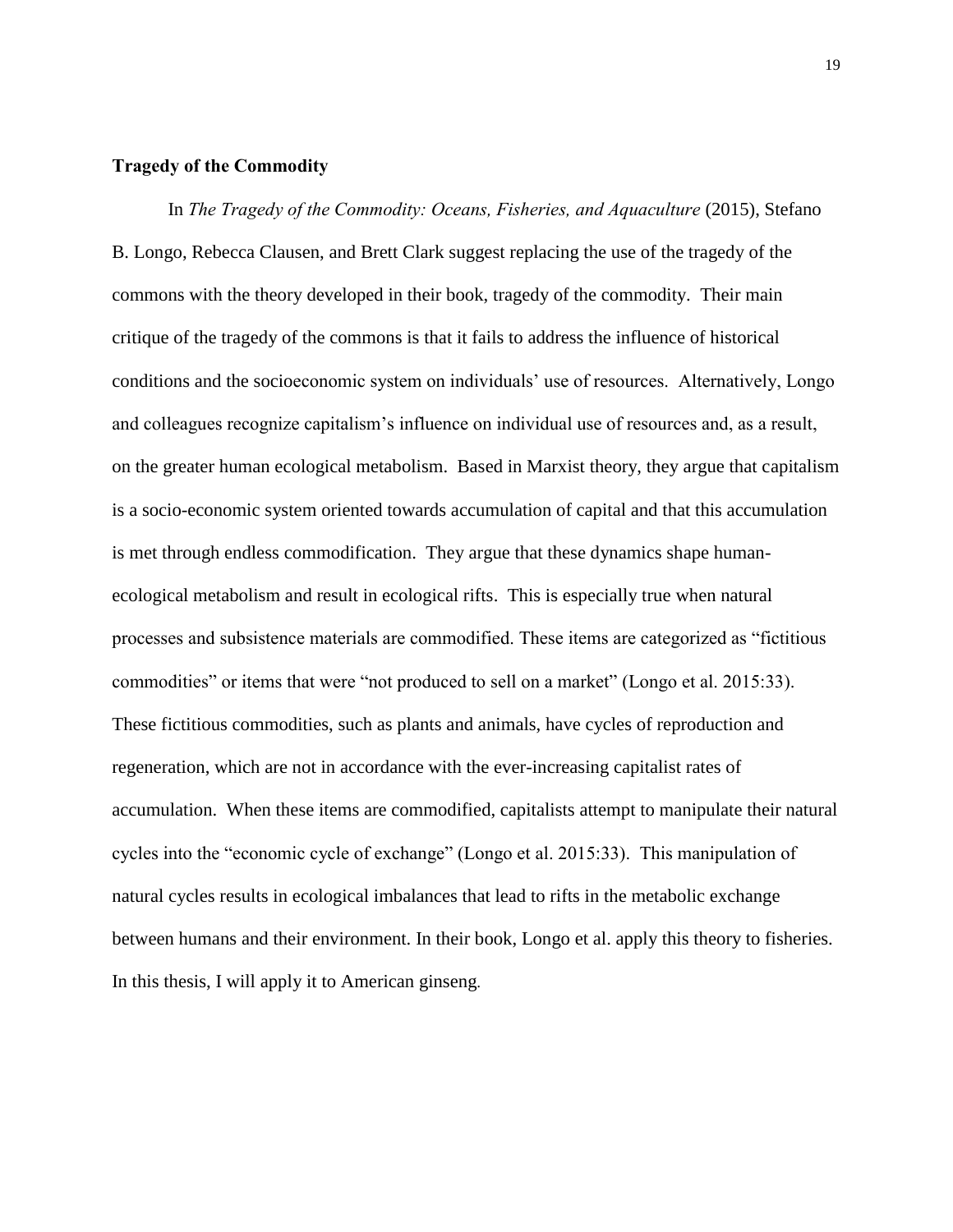### **Historical Analysis**

In order to demonstrate the relevance of the tragedy of the commodity to the depletion of American ginseng, I will recount a history of the commodification of American ginseng. Through this recounting, I will describe how the plant was first commodified showing that European colonizers commodified the plant specifically for its exchange value. They repeatedly showed more interest in its exchange value than its use value and, as a result, had far more interest in emphasizing the similarities between American and Asian ginseng in order to make American ginseng a more attractive commodity. This demonstrates that the issue of American ginseng's scarcity fits better in the theory of the tragedy of the commodity rather than the tragedy of the commons by placing the phenomenon of depletion within its explicit history of commodification. I will also show how the commodification of American ginseng and the associated trade created a metabolic rift, which subsequently depleted the plant's populations wherever the trades were centered. This will demonstrate the herb's compatibility with the theory of the tragedy of the commodity by demonstrating how the depletion of the herb, a fictitious commodity, is the result of a metabolic rift resulting from the mismatch between economic cycles of production and ginseng's cycles of reproduction. Finally, I will describe the social relations and rifts created with the ginseng trade. This includes exploitation of labor and expropriation of knowledge, which are both consistent with processes of commodification and social metabolic rifts.

#### **European Introduction to Ginseng**

Asian Ginseng (*Panax ginseng*) has been used in China for thousands of years. The first written mention of the herb was in 2650 B.C., but it is assumed that it has been used for much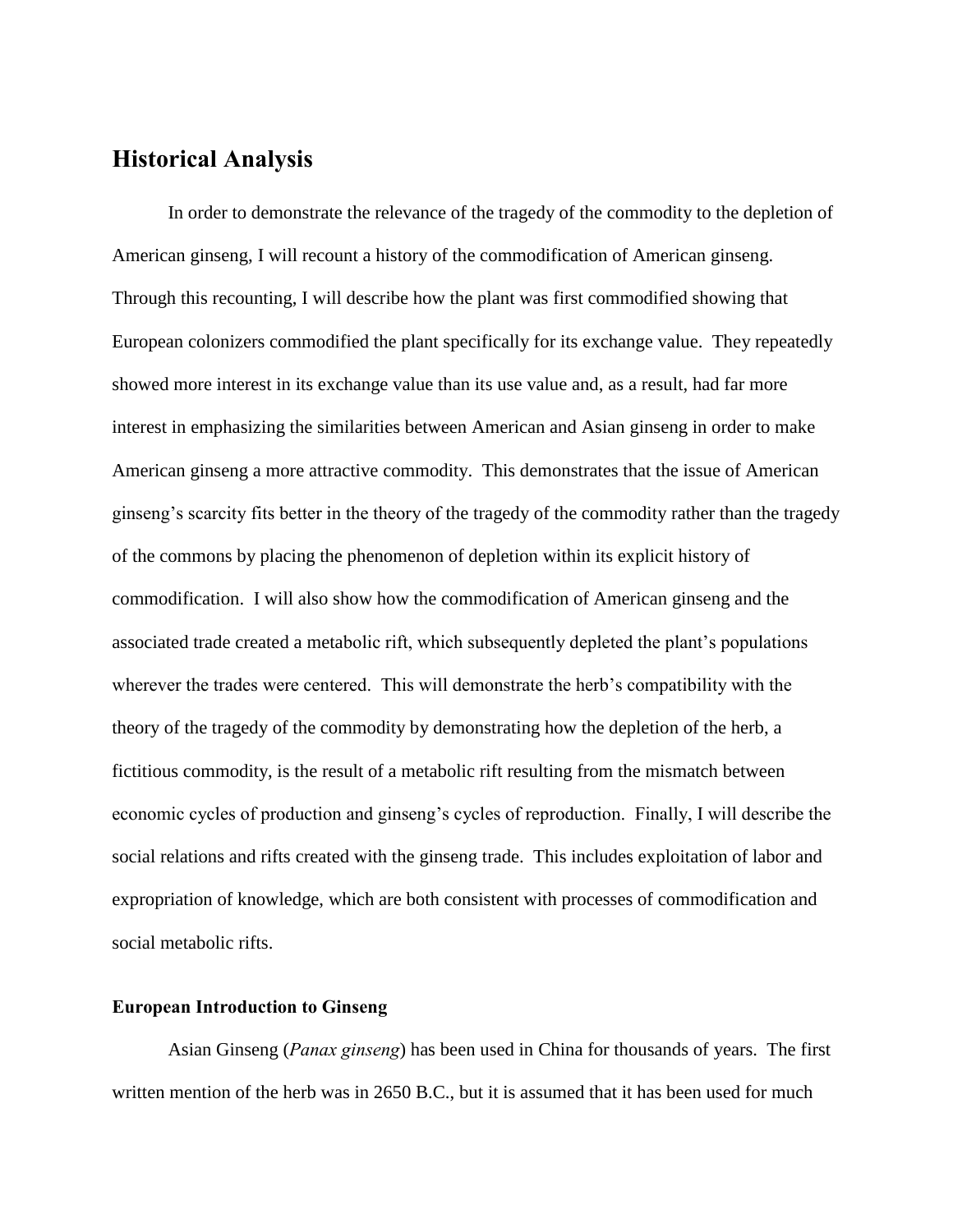longer than that (Appleby 1983). During that time, both the popularity and scarcity of ginseng were increasing. By the 15th century, ginseng was very scarce in parts of China south of the Great Wall. It only existed in prevalence in a northern region called Manchuria (Evans 1985). Michael Block (2006) wrote that Ginseng became a particularly well-regarded medicine among the Chinese around the same time Europeans were expanding their presence in China and North America likely putting increased pressures on ginseng populations. By the end of the 17th century, wild ginseng populations had become scarce in Manchuria and increasingly dwindled into the 18th century.

Europeans were first introduced to ginseng (*Panax ginseng)* when the Japanese traded the herb with the Dutch in the early 17th century (Parsons 2016, Appleby 1983, and Evans 1985). Despite having had access to ginseng, Europeans did not have much knowledge of the plant. Up to this point, they had only ever received a dried root in shipments from Asia. Any aerial parts left in the shipments would have been shriveled and unrecognizable. This changed in 1713 when a Jesuit named Pierre Jartoux sent a letter containing the first botanical description of the plant that was accessible to Europeans (Parsons 2016). In this description, Jartoux included a sketch of the plant and described it's habitat, geographical location, and a method of preparation (Appleby 1983). He wrote that if ginseng were to be found anywhere else in the world, it may also exist in New France, which is an undefined area roughly covering what is currently referred to as Quebec and the Great Lakes regions (Parsons 2016), as he had heard that there were similar forests and that it was at a similar latitude as the Tartarie region where he had learned of the plant (Parsons 2016). Both the French Académie Royale des Sciences and Royal Society in the Philosphical Transactions published Jartoux's letter and therefore quickly spreading this information (Parsons 2016, Appleby 1983).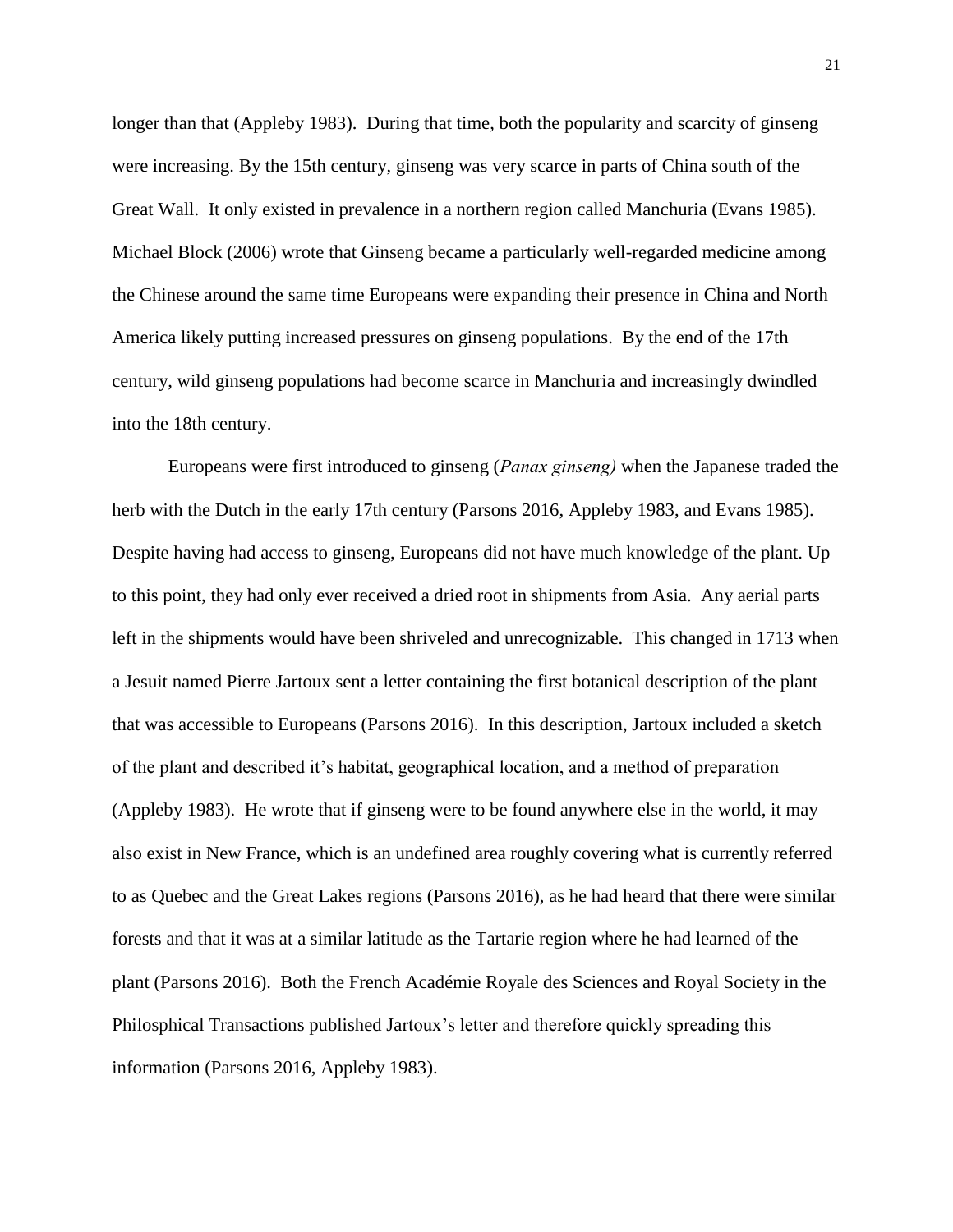The letter prompted a search for the plant in New France and New England (Parsons 2016). One of those searchers was a French Jesuit named Joseph-François Lafitau. Lafitau had been living at Kahnawake, a catholic mission in the St. Lawrence Valley (Parsons 2016). The St. Lawrence Valley had multiple villages where members of Haudenosaunee who had converted to Catholicism resided (Parmenter 2007). Carrying with him a verbal description of the plant, Lafitau had asked Mohawk women for assistance in searching for ginseng in New France. In 1717<sup>9</sup>, Lafitau reported having found ginseng in North America (Parsons 2016). This 'discovery' of American ginseng demonstrates that European interest in the plant was based in a desire to find another source of the widely used Asian ginseng more than it was an interest in this new plant for itself. This interest in finding a plant comparable to Asian Ginseng quickly became a commercial endeavor and evidence that this American plant was comparable to Asian Ginseng were necessary to its process of commodification.

Lafitau's own interest was at least in part, as Parsons in documented "The Natural History of Colonial Science: Joseph-François Lafitau's Discovery of Ginseng and Its Afterlives" (2016), towards commodification. Using evidence from Lafitau's 1718 *Mémoire* in which Lafitau discussed American ginseng, Parsons writes that Lafitau argued that American ginseng could replace ginseng roots sent to France from China (2016). Lafitau argued that, "transporting roots all the way from China allowed them "to ferment considerably, & by consequence lose much of their volatile salts" (Parsons 2016: Canada, Lafitau hoped, could be a source of roots "fresher and better conditioned"" (2016:59-60). Lafitau also hoped to expand consumption of ginseng in France arguing that ginseng was too expensive for common people in France because it was considered a "sovereign remedy" and a "universal panacea" (Parsons 2016:60). Parsons writes that Lafitau was interested in increasing commerce between the Indians and the French,

 $\overline{a}$ 

<sup>9</sup> Some accounts say Lafitau found ginseng in 1716 and others say 1717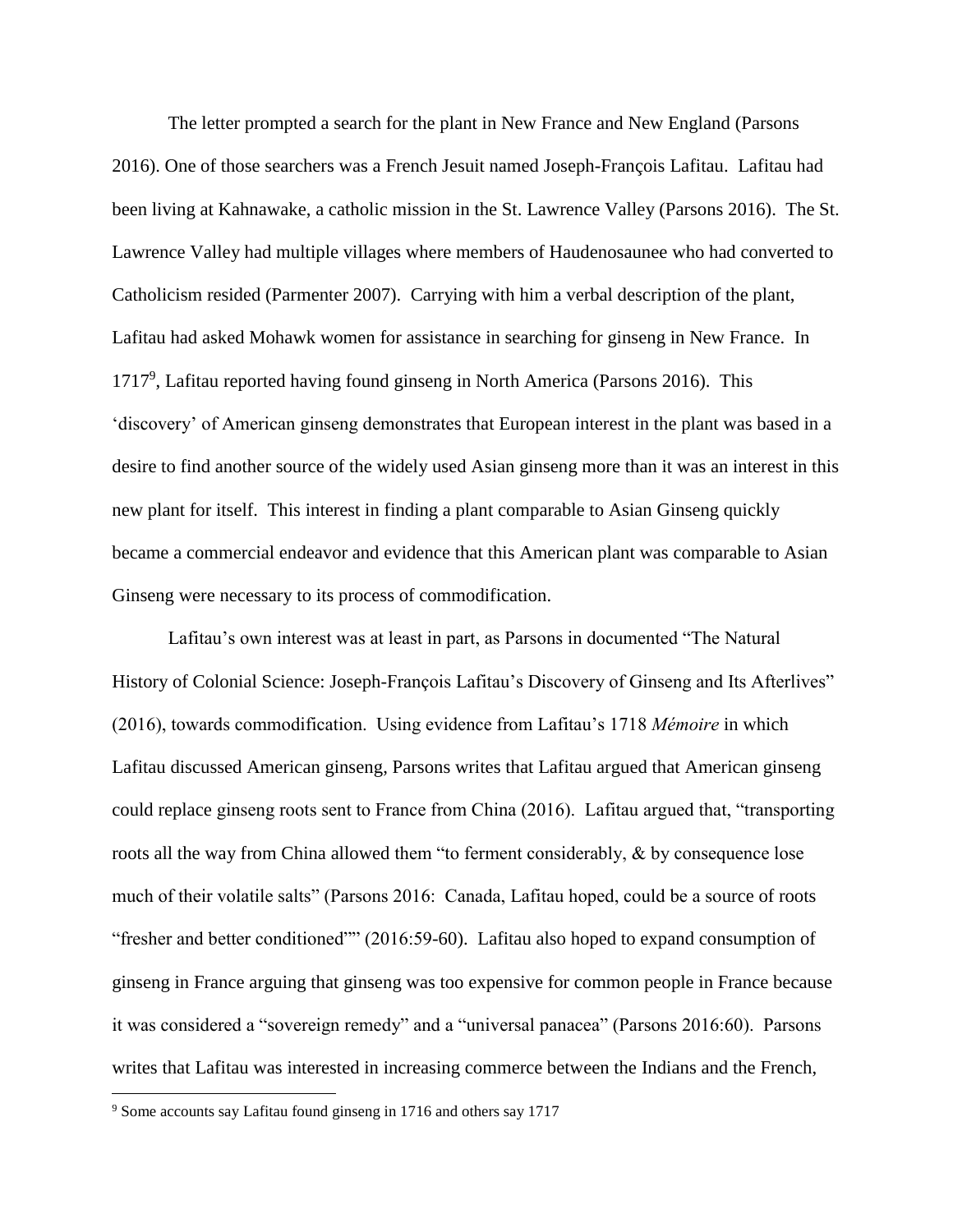arguing that it would enrich both peoples and cultures. Through these writings, it is clear that Lafitau contributed to the commodification of American ginseng by seeking to expand the consumption of the plant.

This interest in exchange value is again demonstrated by Lafitau's inclusion of a discussion of the price of ginseng in China in his Mémoire which Parsons argued was used to convey the value of the plant to the readers. Through Lafitau's discussion of prices, Parsons also states that Lafitau believed that American Ginseng could be sold for the same prices in China and that he continued to minimize the plants' differences (2016). He further aids the development of a trade by providing what Parsons described as a "virtual how-to guide for would-be aboriginal and Euro-American ginseng traders" (2016:63), which included language necessary to communicate with indigenous communities in North America to employ them to find the plant for traders. Regardless of Lafitau's intentions, the effects of these suggestions lead to the increasing commodification of American ginseng. Lafitau's desire to increase trade of American ginseng and discussion of potential prices of the plant only recognized American ginseng for its potential exchange value. By focusing on its exchange value, Lafitau and subsequent authors failed to consider the plant's ecological reality. Such an expansion of trade would have, and did, create a metabolic rift. The speed and expansion of trade required a rate of harvest which exceeded ginseng's cycles of reproduction therefore leading to its depletion. Not only does this writing demonstrate that attempts to find American ginseng were explicitly wrapped up in attempts to commodify the plant, but it demonstrates that the interest in the plant lied primarily in its exchange value and ignored its ecology.

The writers citing Lafitau demonstrated far more interest in Lafitau's discussion of potential exchange value of American ginseng, ginseng's use and value in China, and potential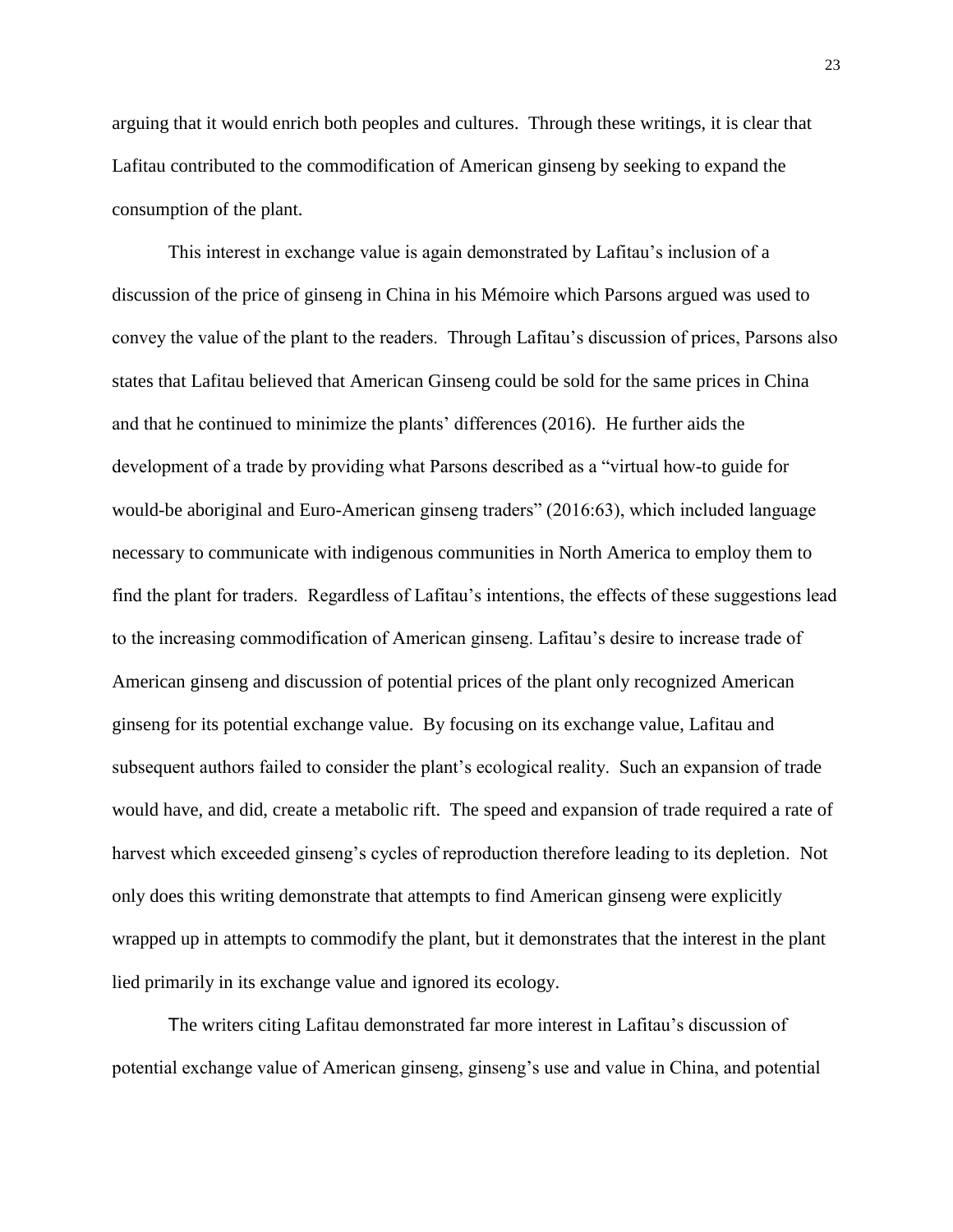commercial opportunities than they did in the discussion of existing uses and knowledge of the plant by Native Americans (Parsons 2016). In showing that these texts largely ignored existing context for the plant and instead focused primarily on the prices Lafitau listed for the plant and the Chinese context for the plant, Parsons again demonstrates the interest in ginseng focused more on exchange value and therefore on its commodification. Regardless of their intentions, it is clear that the information the Jesuits Lafitau and Jartoux made accessible was used for commercial endeavor.

#### **Creating a Commodity**

Necessary to the commodification of American ginseng was proof that it was identical to or at least indistinguishable from Asian ginseng. Those attempting to commodify the plant originally hoped to replace the ginseng trade between Europe and Asia with the ginseng trade between Europe and North American (Block 2006). Therefore, demonstrating the two plants similarity was necessary to the project of commodification. When attempts at trade in France and England failed (Block 2006), trade moved to China. When trading ginseng in China, French and English traders falsely represented American ginseng as Asian ginseng (Parsons 2016, Appleby 1983, Evans 1985). This demonstrates how important the similarity of the two plants was to American ginseng's commodification. Peter Collinson, a Quaker botanist who sent roots to China through the British East India Company, wrote about this deceit in 1964 and argued that the first ginseng crash was caused when the deceit was found out. Collinson wrote, "the market in China glutted with this [American ginseng] root, which had been artfully concealed and prepared by the Chinese, and sold under secrecy to the great people for true Chinese Ginseng, but its great plenty soon discovered the cheat, and then it sank to nothing" (Appleby 1983:137).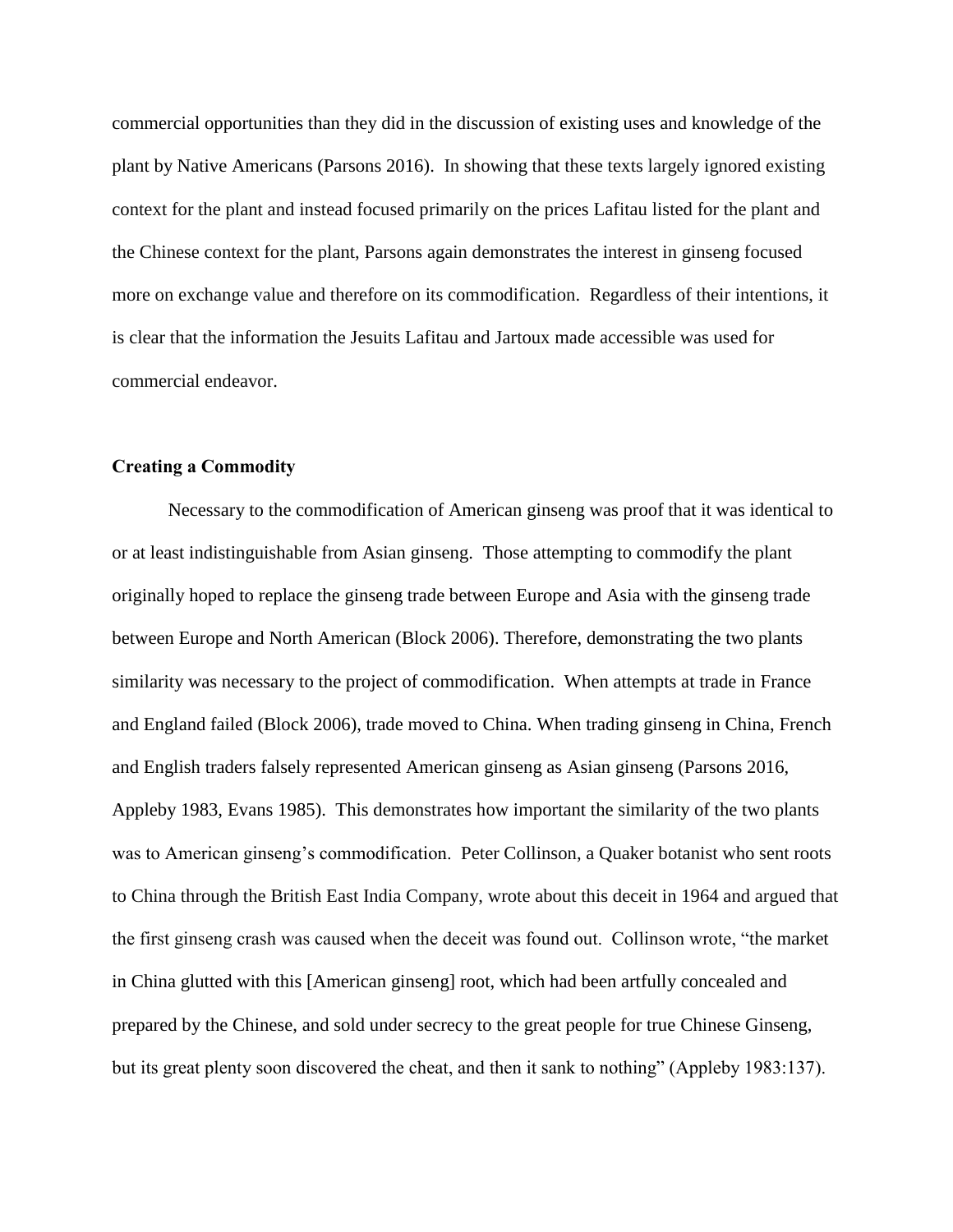Ironically, Evans wrote that the same French and English who had rejected American ginseng in preference for what they considered to be the more exotic commodity (Block 2006) may have bought American ginseng that had been misrepresented as Asian ginseng from Asian traders.

With this perspective, the many attempts to demonstrate similarity and erase difference between Asian and American ginseng become more explicitly part of the process of American ginseng's commodification. These attempts include the naming of the plant and the consideration, or lack thereof, of the consideration of uses of the plant. In each of these processes, the already existing names, uses, and relationships that indigenous American groups had with American ginseng were ignored in preference to focusing on uses, contexts, and names that emphasized the similarity between this American plant and Asian ginseng.

This erasure is most apparent in the naming of the plant. Lafitau's initial report shared the Haudenosaunee name, "garentogen" (Parsons 2016:44). Block (2006) also wrote about many other Native American names for American ginseng likely existed before Lafitau learned about the plant. These included the Fox name "wena'ni" (2006:167), the Menomini name "mätcxetasa" (2006:167), two possible Anishinabe names including "jîssê'ns" (2006:168) and "*Shtĕ'-na-bi-o'-dzhi-bik*" (2006:169), and the Cherokee's two names for the plant "*â'talĭ-gûlĭ'*" and "Y*ûñwĭ,Usdi'*" (2006:171). The fact that the plant was, and is, called ginseng despite Lafitau's initial report that included an already existing names echoes the erasure of indigenous use and knowledge of the plant. By calling the plant ginseng, they emphasized the similarity of Asian and American ginseng in order to demonstrate its ability to be commodified while obfuscating the differences rooted in the human cultures surrounding the plants.

Similarly, the medicinal properties and uses of ginseng that the French and English highlighted also demonstrated obfuscation of difference. This is revealed first through Lafitau's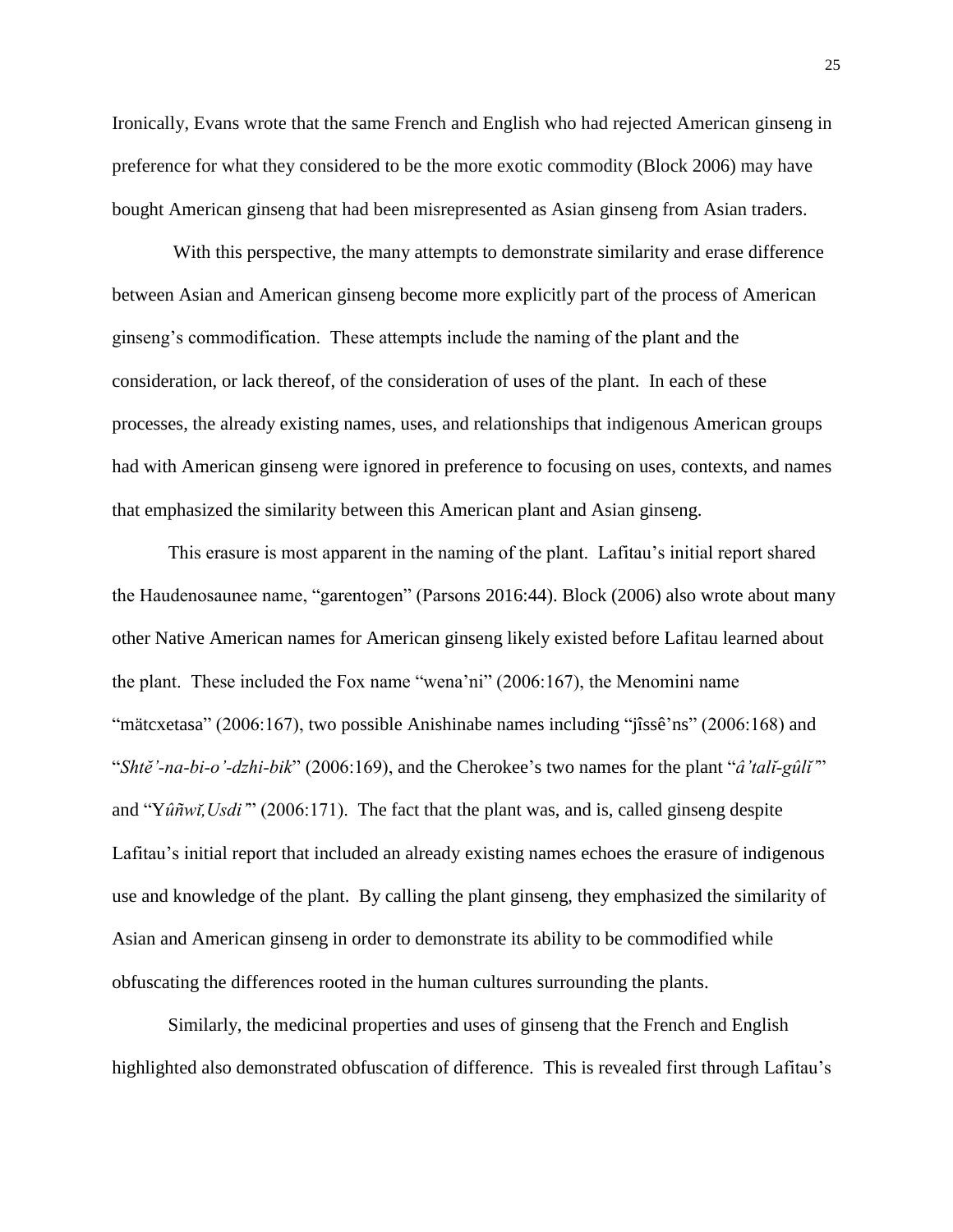own interest in the plant's properties. Upon finding the plant, Lafitau consulted the Mohawk woman who had guided him to it and wrote that, "she recognized it at once for one of their ordinary remedies, and told me the types of usage that the Sauvages had for it" (Parsons 2016:51). Lafitau learned from others that the plant was commonly used as a purgative by other nearby indigenous groups and to treat dysentary by Wendat and Abenaki informants (Parsons 2016). Lafitau, however, was more interested in whether the plant he had found was comparable Asian ginseng than he was in the existing, Native American uses of the plant. To demonstrate that the two plants had the same medicinal properties, Lafitau tested the plant on himself and the Native Americans he lived with (Parsons 2016). For example, Parsons (2016) writes that Lafitau encouraged the Mohawk to use the plant to treat an intermittent fever, which was an established practice with Asian ginseng, but not an established practice among the Mohawk or any other indigenous groups that Lafitau was aware of. Lafitau's tests of the properties of American ginseng were tests of the plants exchange value more than they were tests of their use value<sup>10</sup> as the measure of similarity between American and Asian ginseng served as a measure of the extent to which American ginseng could be commodified. Similarly, Lafitau's focus on elucidating similarities between American and Asian ginseng rather than furthering his understanding of American ginseng's already existing context in Native American communities.

The erasure of indigenous Americans involvement and difference in use around ginseng that Lafitau begins through these tests is cemented by subsequent ginseng authors who Parsons (2016) wrote focused on the Chinese context of ginseng and largely ignored the Native American context. Specifically Parsons claimed that, "While it is not possible to trace out the readership of Lafitau's *Mémoire*, we can note an instrumentalization and marginalization of indigenous knowledge in its wake. As collectors, merchants, and travelers expanded the known range of

 $\overline{a}$ 10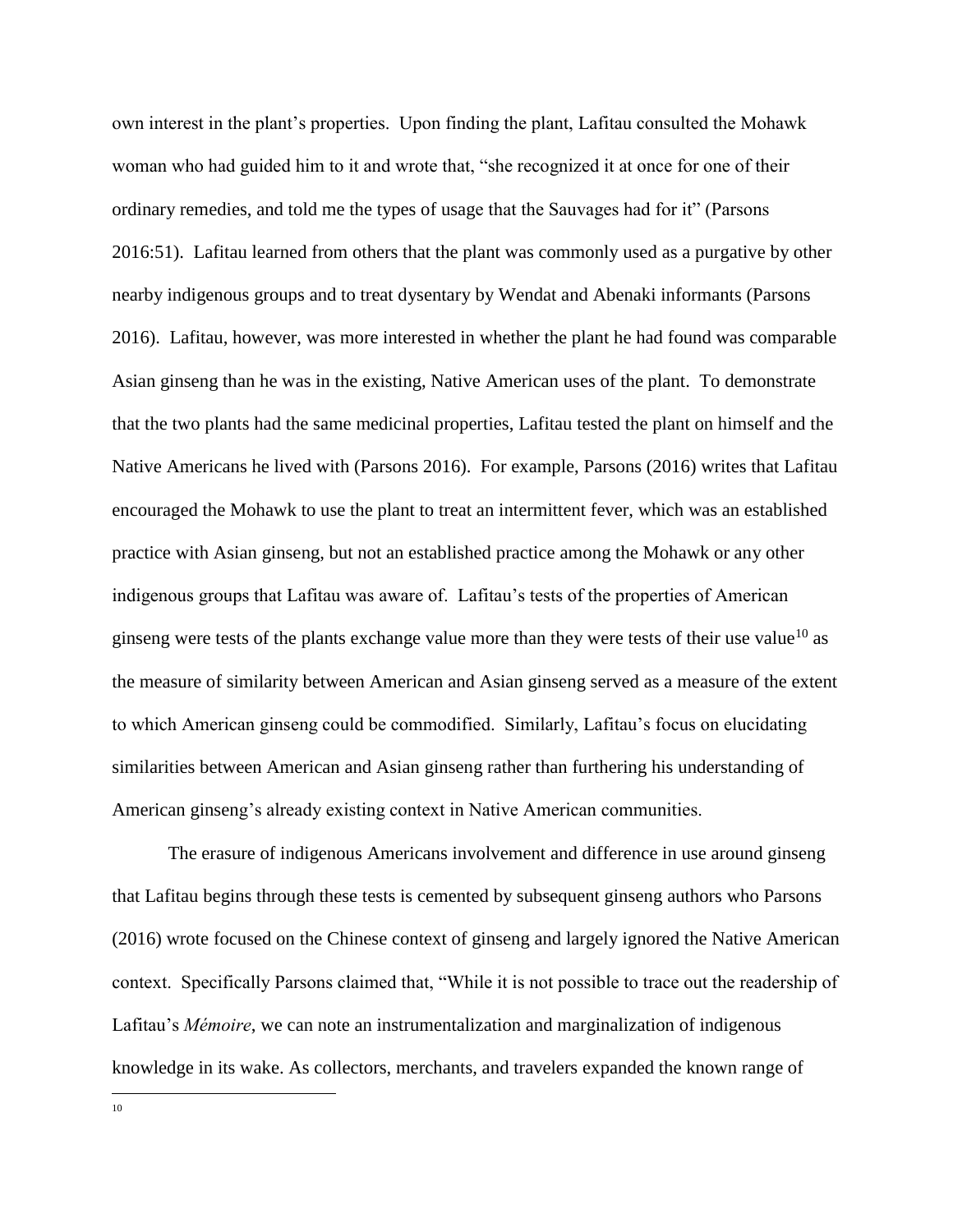American ginseng in the decades after the *Mémoire*'s publication, indigenous knowledge and informants were relegated to increasingly minor roles in their texts" (2016:64). This lack of inclusion of indigenous knowledge in texts occurred despite evidence of widespread use amongst indigenous American groups. Block writes that "the use of ginseng as a medicine among Native American groups seems to have been as widespread as ginseng's natural range" (2006:163) and disputes suggest that knowledge of ginseng use by American Indians may have originated from European traders<sup>11</sup>. Despite the lack of extensive use by the Haudenosaunee of the plant, Block reports evidence that many other indigenous groups used the plant and that there is evidence that some, like the Cherokee, valued the plant highly. By focusing on the similarity in medicinal properties elucidated by Lafitau and largely ignoring the many already existing medicinal uses of American ginseng by Native American groups, Lafitau and subsequent authors worked to erase the difference between the two plants, squandering its potential use-value in favor of commodification.

Evidence of this erasure can be seen in the little information currently available on the use, extent of use, or prevalence of American ginseng prior to European occupation of North America. Block writes that "the ethnographic data on ginseng use is incomplete in the published anthropological literature" (2006:162) and argues that this lack of documentation is more a reflection of lack of anthropological interest than it is a reflection of the lack of use or abundance of ginseng. Kauffman writes that there is "little information on the historical abundance of American ginseng" (2006:15).

 $\overline{a}$ 

<sup>27</sup>

<sup>&</sup>lt;sup>11</sup> For this complete discussion, see Block 2006 pages 162-177.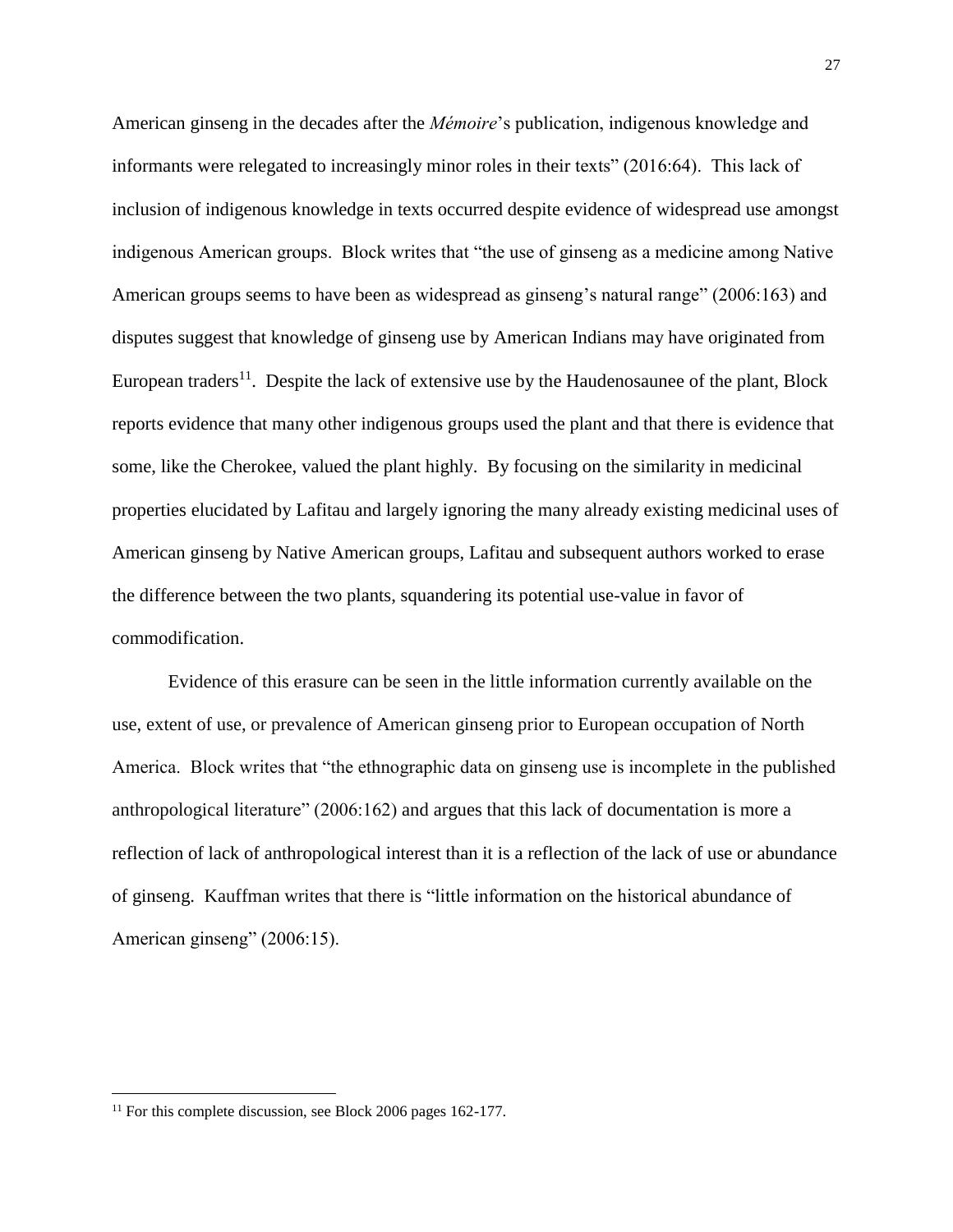#### **Ecological Rifts and Ginseng Depletion**

As early as the first half of the 18th century, there were reports of ginseng's scarcity. Ginseng, being a plant and therefore a fictitious commodity, fits well into the pattern outlined by Long and co-authors in the tragedy of the commodity. As a plant, ginseng has natural cycles of regeneration. Conservation scholars (primarily ecologists) have demonstrated that this cycle of reproduction happens after ginseng plants produce fruit and seeds which can take as long as 5 years into a plant's life (McGraw et al. 2013). These cycles of regeneration are much slower than economic cycles of reproduction therefore implying that a metabolic rift would easily be created from the commodification of American ginseng. Looking at evidence from the 18th and 19th centuries of the ginseng trade, it becomes clear that a metabolic rift leading to the depletion of ginseng populations quickly formed. This is demonstrated both through reports which repeatedly suggest increasing scarcity of ginseng in the areas where the plant is commodified and through reports of botanists and other key figures specifically expressing concern that ginseng would become extinct because the roots were harvested before seeds and fruits on the plant formed.

The initial ginseng trade centered around Montreal and Albany, New York (Parsons 2016). Some of the earliest reports of ginseng's scarcity were recounted by Parsons (2016) when he wrote that both Lafitau in New France and William Byrd in Virginia had noted ginseng's scarcity. Reporting estimates of the numbers of plants collected in the first half of the 18th century, Parsons writes "by 1744, we can estimate that between 171,600 and 300,300 plants were being collected to supply the legal trade to La Rochelle. By 1751 the number of plants collected had increased tenfold  $(1,859,000-3,253,250)$ , before increasing more than another fourfold when the trade reached its pinnacle in 1752 (7,607,600–13,313,300)" (2016:68). The harvest during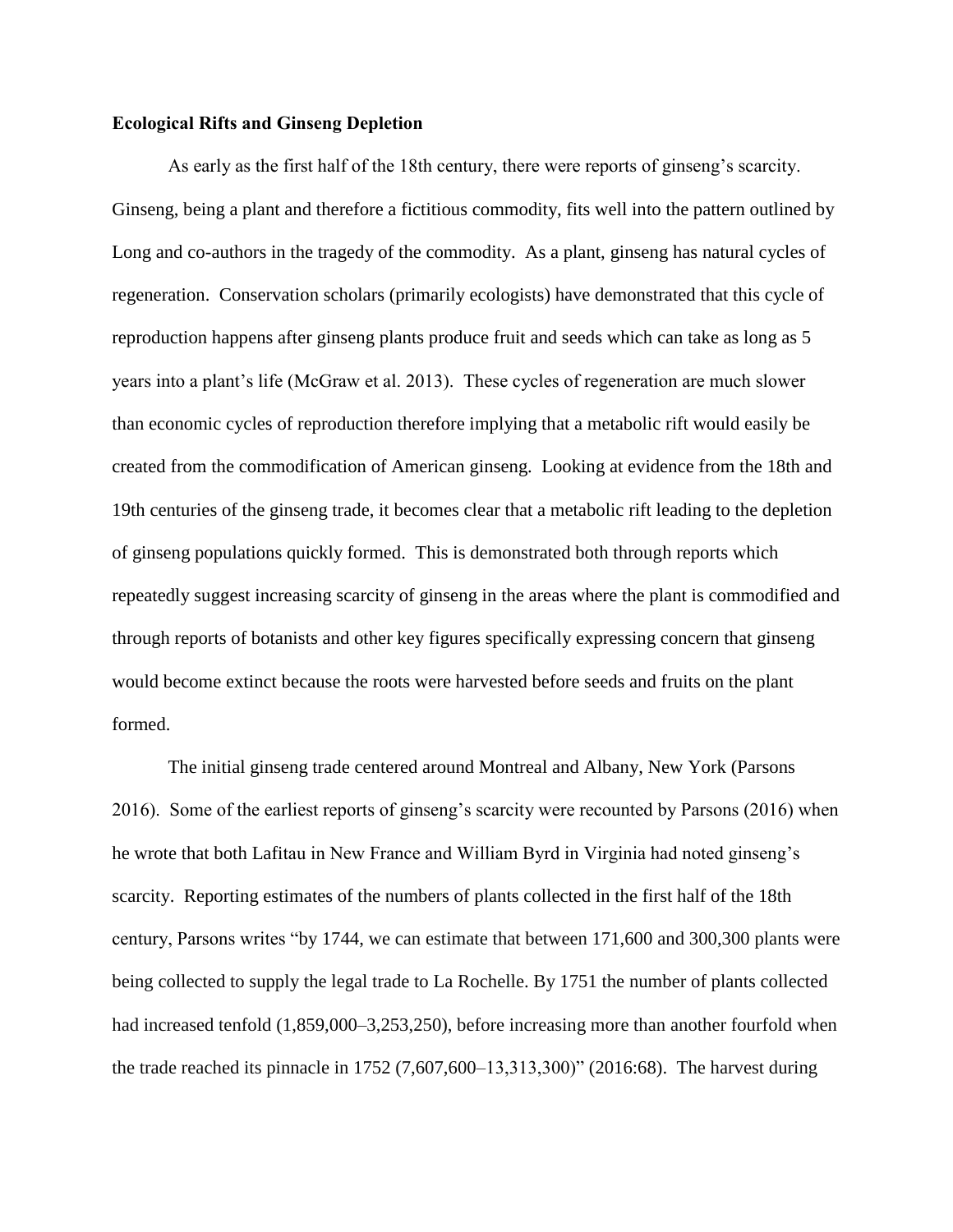this time was coming from a geographically small area and from a plant who both Lafitau and Byrd had already described as rare and as appearing sparingly (Parsons 2016). Parsons therefore also concluded that this level of harvest must have created immense pressure on ginseng populations in the area. Evans (1985) confirms that the high levels of harvest in small geographic areas seems to exhaust ginseng populations when writing about the late 1740s "there was now no ginseng left around Montreal and the Indians were 'obliged to go far within the English boundaries to collect' roots" (P. 13). Lafitau, likewise, expressed concern that "the plant will soon be destroyed near the French habitations, & it will be necessary to travel still further into the woods to search for it, which will make it rare & very valuable" (Parsons 2016:68). Most indicative of the creation of a metabolic rift, Peter Kalm, a botanist and student of Carl Linnaeus who traveled North American, expressed concern about ginseng harvests writing "in a few years it may become extinct in America, because quantities are taken out by the roots before the seeds have ripened" (Block 2006:135). Kalm's comment suggests that the pressure to harvest coming from interest in the potential exchange value of the plant created a market that ignored American ginseng's necessary cycles of regeneration leading to the plant's depletion and, as Kalm feared, potential extinction.

Reports such as these continue into the next ginseng boom in the 1780s. Rather than the more generalized accounts of scarcity reported above, the accounts of scarcity are more specific. These reports show that, in places where harvesters seemed to have had ready access to ginseng, they either found none or had to travel much farther in order to find it. For example, around 1786, in attempting to get ginseng for experiments for Sir Joseph Banks, President of the Royal Society of London for Improving Natural Knowledge, Humphrey Marshall reports that his nephew, a botanist, "had travelled about 200 miles west of Chester County through mountains,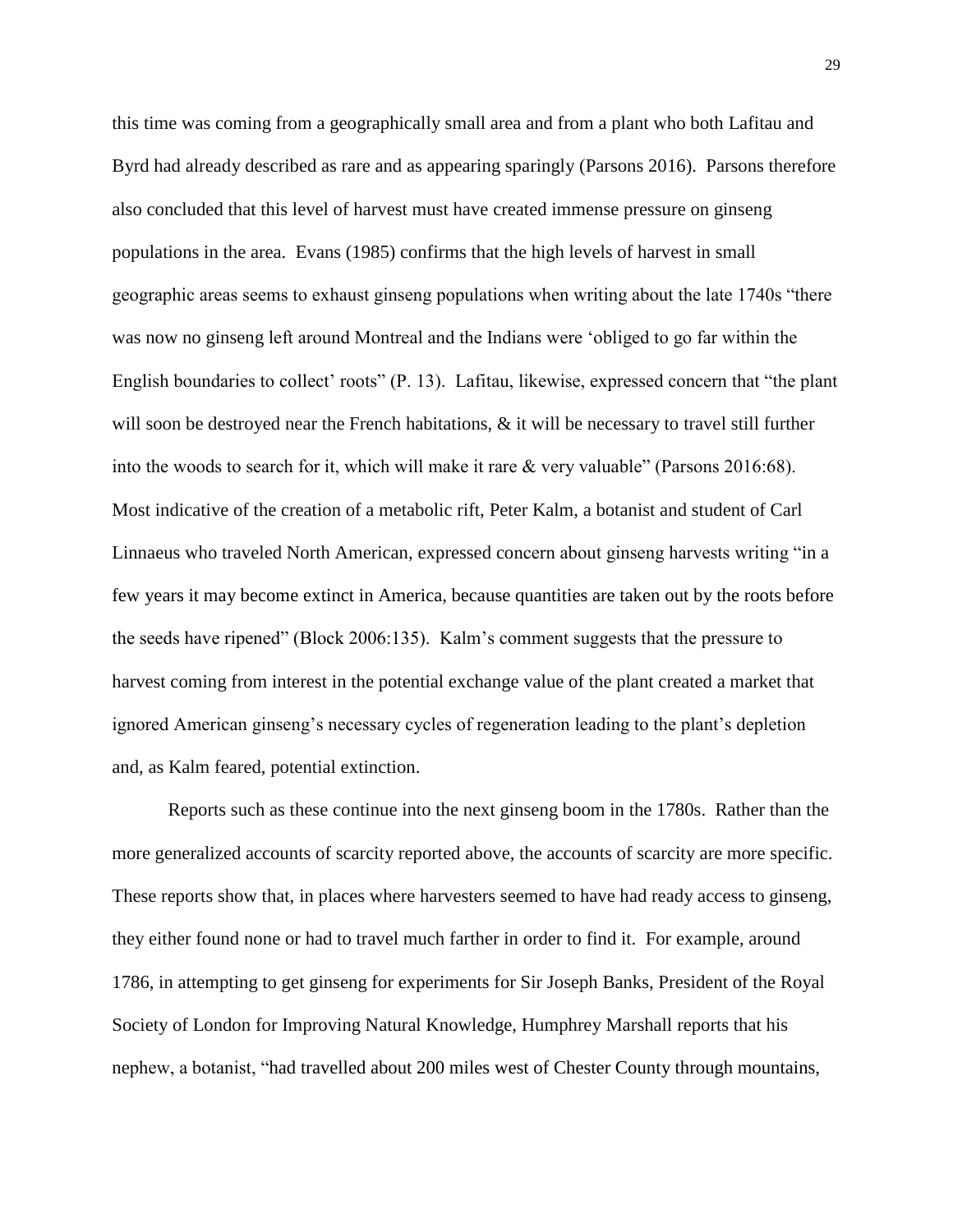'as the Ginseng is either dug up for sale or rooted up by the hogs so much, that it begins to grow scarce in the inhabited parts" (Appleby 1983: 141). Block similarly reports the account of Moravian missionaries and converts who reported that " by the end of the summer of 1789, a party of Zeisberger's Moravians seeking ginseng traveled as far from New Salem as a place called Tschinque (possibly the Chagrin River near Cleveland, more than fifty miles away)<sup>263</sup> but "had gone about in vain" and "returned home empty handed.<sup>264</sup>" (2006:276-277). Both of these sets of accounts suggest that in the areas where ginseng was commodified, first in Montreal and New France and after in Northern New England Colonies, it had become so scarce that collectors had to travel very far in order find more of the plant.

Just as there were reports of decline in ginseng populations during the first two ginseng booms, Manget wrote about similar accounts in the late 19th and early 20th centuries about the third ginseng boom in post-civil war in Appalachia. Most significantly, Manget writes that someone with extensive experience in the ginseng trade, Arthur Robert Harding, wrote in 1908 "Just what the collection of Ginseng in that territory is now I am unable to say as I have not traveled the territory since 1900, but from what the dealers and others say I am inclined to think the collection is only about 10% what it was in the early 90s. This shows to what a remarkable extent the wild root has decreased" (Manget 2013:55). Just as there was evidence of significant depletion in the areas of New France and New England that the first two ginseng booms were centered, there was, and is, evidence of significant depletion after the third ginseng boom.

#### **Social Rifts in the Ginseng Trade**

Concurrent with processes of commodification and development of ecological metabolic rifts are the development of associated social rifts. Nathan McClintock (2010) described social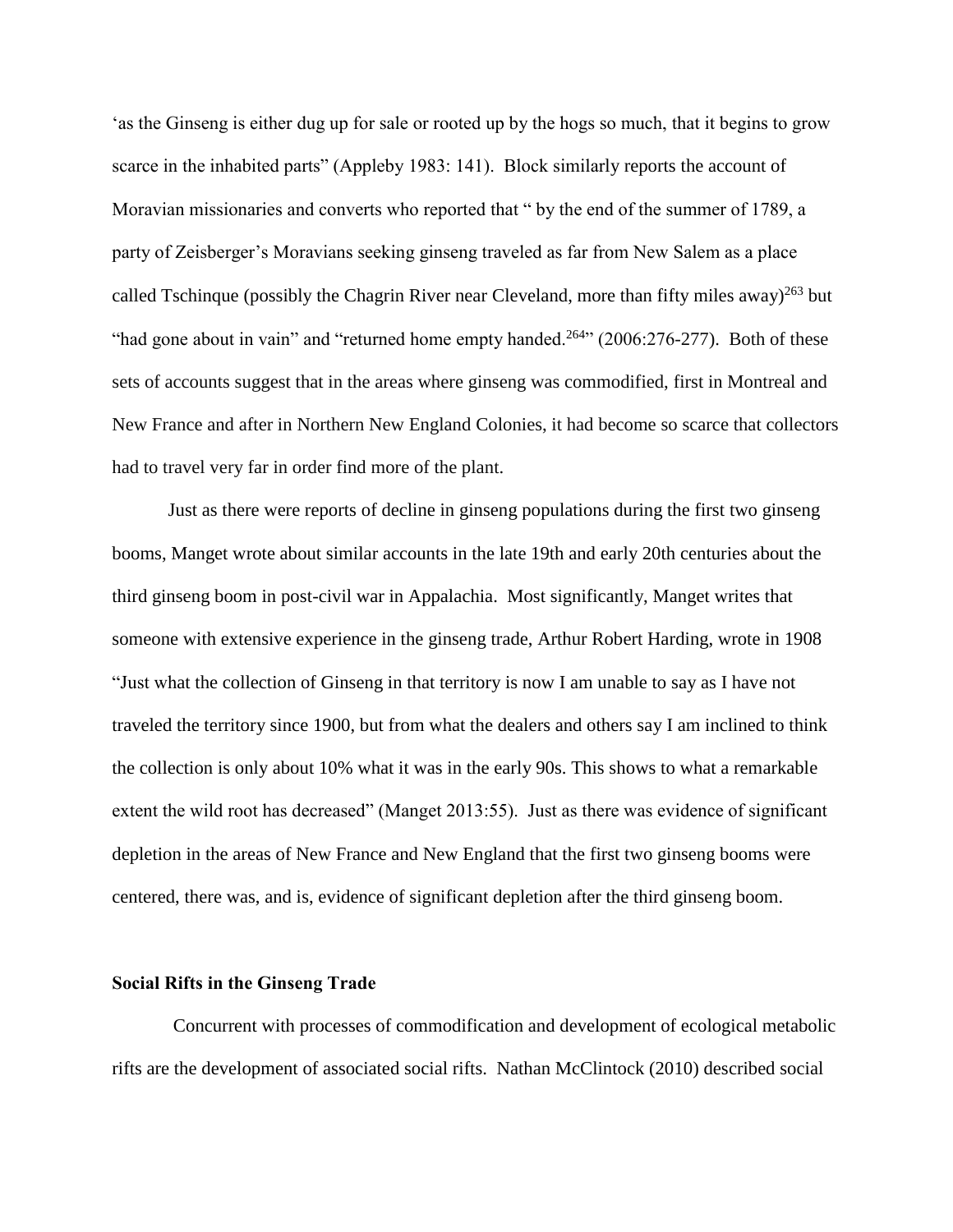rifts as the commodification of land and the commodification of labour. The social rifts associated with the ginseng trade is the rise of exploited labor in conjunction with the trade and the expropriation of knowledge.

During the very early trade, ginseng was collected in Montreal and exported to China via the Compagnie des Indes Occidentales (Parsons 2016 and Carlson 1986). This trade was expected to help supplement income for the residents of Kahnawake as the fur trade slowed with fewer fur-bearing animals in the area and with the westward expansion of the fur trade (Parsons 2016). More generally, as the fur trade was moving away from Haudenosaunee territory, ginseng trading began increasing (Block 2006). It seems there was a close connection between the fur trade and ginseng trade as many fur traders sought ginseng from the same indigenous groups they originally traded for fur (Carlson 1986, Block 2006). Indigenous groups were compensated with European goods including blankets and most notably liquor (Pasons 2016).

In the beginning of the ginseng trade, indigenous groups in New France supplied colonial merchants with ginseng. Block summarizes this when writing "Native Americans played a vital role in the earliest American ginseng trade...As would happen later with other parts of the China Trade, the Native American role shifted from one of prominence early on to one of near invisibility later" (2006:65).

The veracity of this trade seemed to both take up a significant amount of time and labor of indigenous groups involved in the trade. Parsons wrote of the account of Moravian minister, J. Martin Mack who in 1752 reported that Iroquois "villages [were] virtually abandoned as men, women, and children scoured the woods for the root" (2016:67). It also seems that ginseng traders traded French and English goods with the primarily Haudenosaunee gatherers of ginseng. Missionaries and administrators complained of the excess consumption of and access to liquor,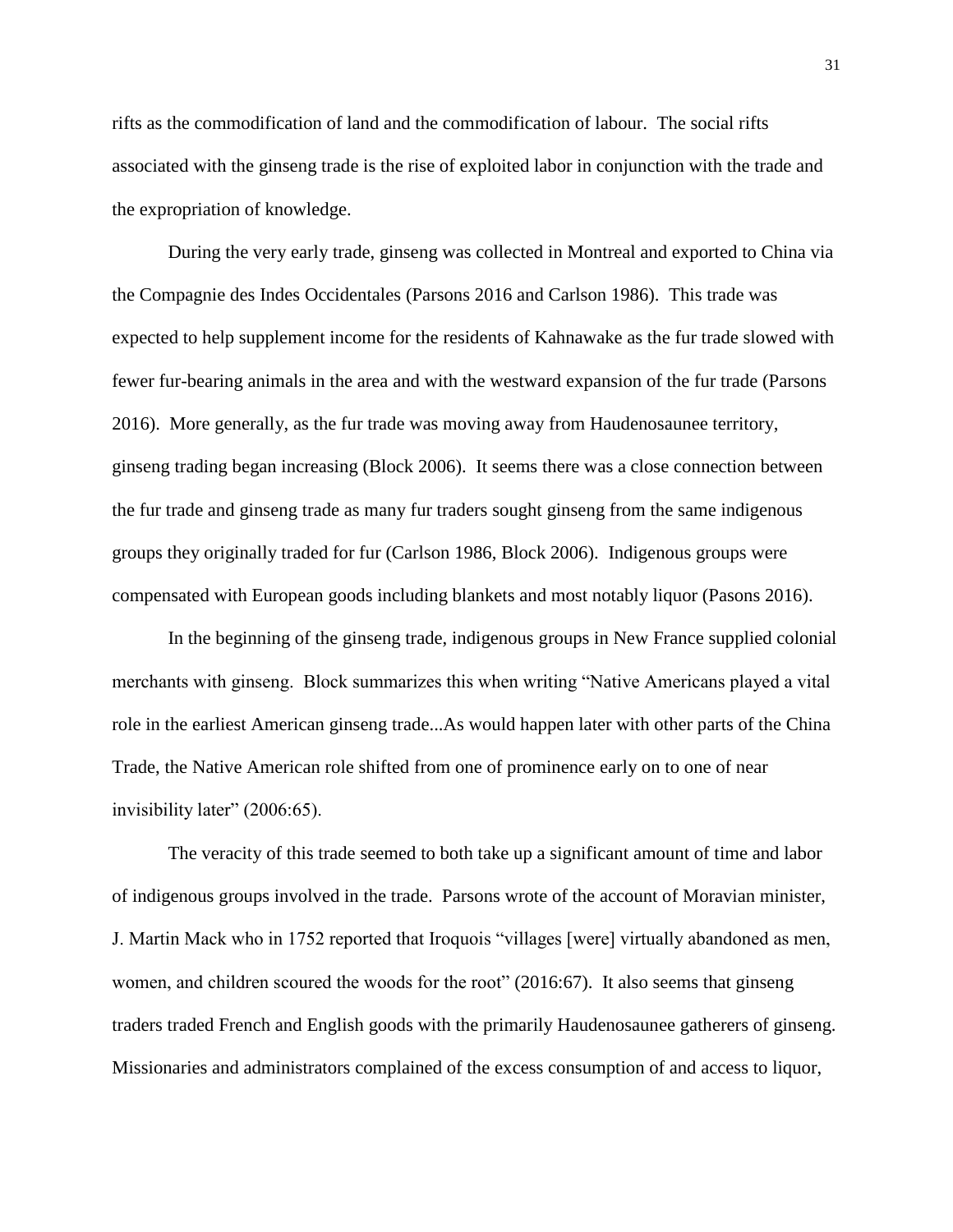which they claimed was detrimental to indigenous communities (Parsons 2016). Lafitau himself has expressed concern over Indian debts to French traders due to Brandy ("and other similar liquors") and, along with other Jesuit requests, sought to ban the trade of alcohol (Block 2006:76). Additionally, Peter Kalm reported that since the season for ginseng harvest overlapped with farm harvests, farmers who depended on Native American labor were unable to do so because usual laborers were instead looking for ginseng (Parsons 2016, Block 2006). This is echoed when John Newkirk, a British trader, expressed concern over the potential rise in ginseng trade in between the 1750 and 1780 boom. He wrote, "the Indians will mind then nothing but gathering of that root" (Block 2006:184). These accounts, if nothing else, demonstrate the prevalence of involvement in this trade. Block (2016) also tells accounts that demonstrate the value of the ginseng trade to American Indians. For example, during peace negotiations in 1766 to end Pontiac Rebellion, Block rights "the Onondga chief Deiquande asked that "the Frenchmen now trading . . . for Ginsang" would be allowed to move freely through the region around Oneida Lake in New York" (2006:184). This was all despite Kalm's claim that "the Indians are frequently cheated in disposing of their goods" (Block 2006:133).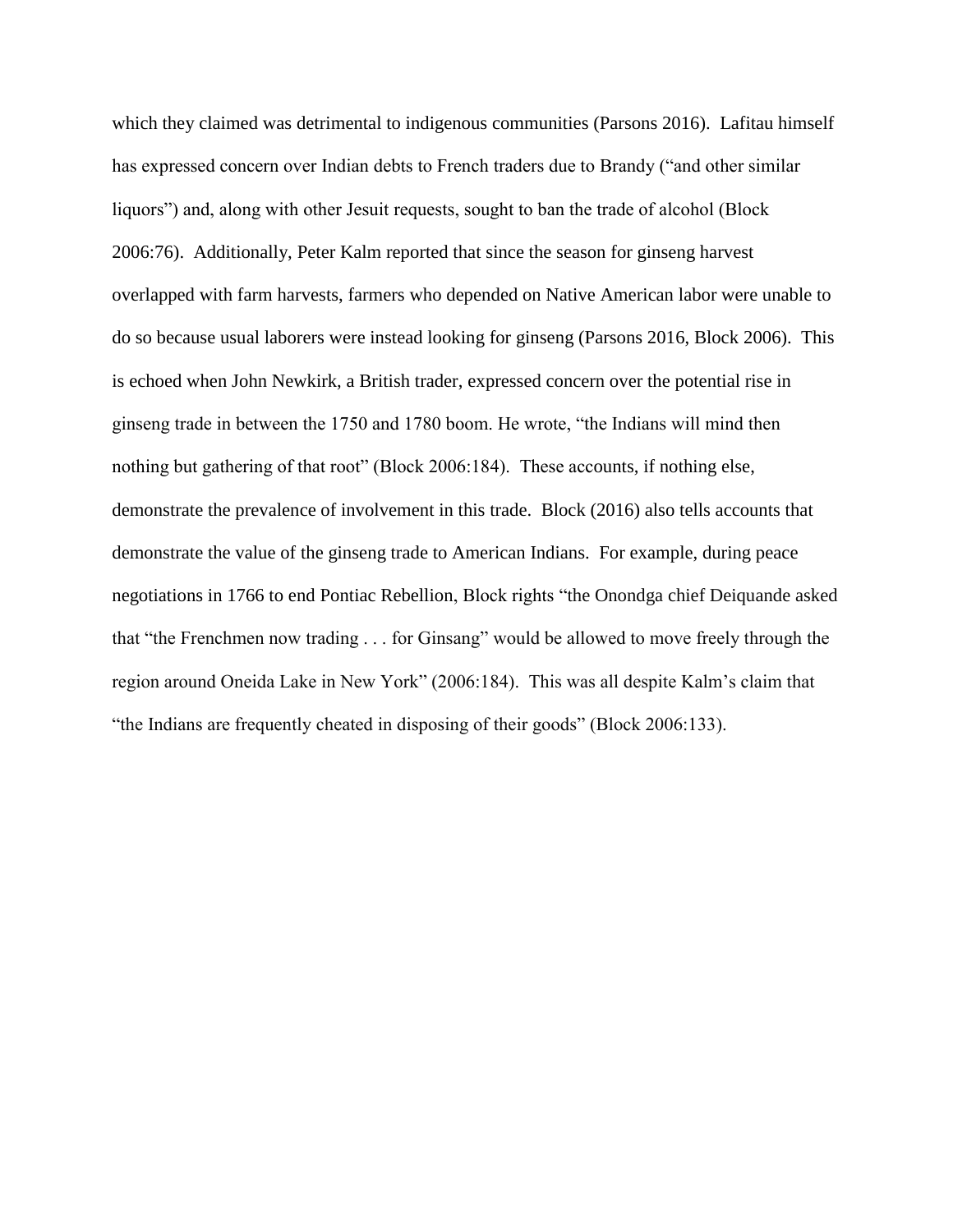# **Conclusion**

There are a multitude of people and organizations concerned with the depletion of ginseng. Policies around this include state and federal governments and land management agencies which regulate harvesting and trade, private property owners who are able to manage their property as they see fit, and organizations, often run by business-running herbalists, such as the American Herbalist Association and United Plant Savers, that work to implement policies and often start "sanctuaries" where they can bad harvesting from areas completely. Many of the implemented policies, which focus largely on harvest and trade practices, use a tragedy of the commons framework to understand ginseng scarcity and in choosing policies to implement. By treating the issue of ginseng scarcity as a tragedy of the commons, as many scholars of ginseng conservation also do, they risk doing more to control harvesters than actually limiting the amount of ginseng harvested or traded. Policies focused on controlling harvesters function to criminalize harvesters working for subsistence, primarily during times of economic need, and therefore putting the consequences of ginseng commodification primarily on exploited laborers rather than those businesses and traders who earn the most from the trade.

Dorceta Taylor, in their book *The Rise of the Conservation Movement* (2016), demonstrates that policies limiting hunting or harvesting of wildlife have occurred since the beginnings of conservation movements in the late 19th and early 20th century. Taylor documents the ways that subsistence hunters, Italian immigrants, Blacks, Native Americans, and children were blamed for destroying wildlife and in turn shows the patterns of increased criminalization of these groups when preservations or private game hunting reserves clashed with those hunting for subsistence rather than recreational purposes. Like the game laws Taylor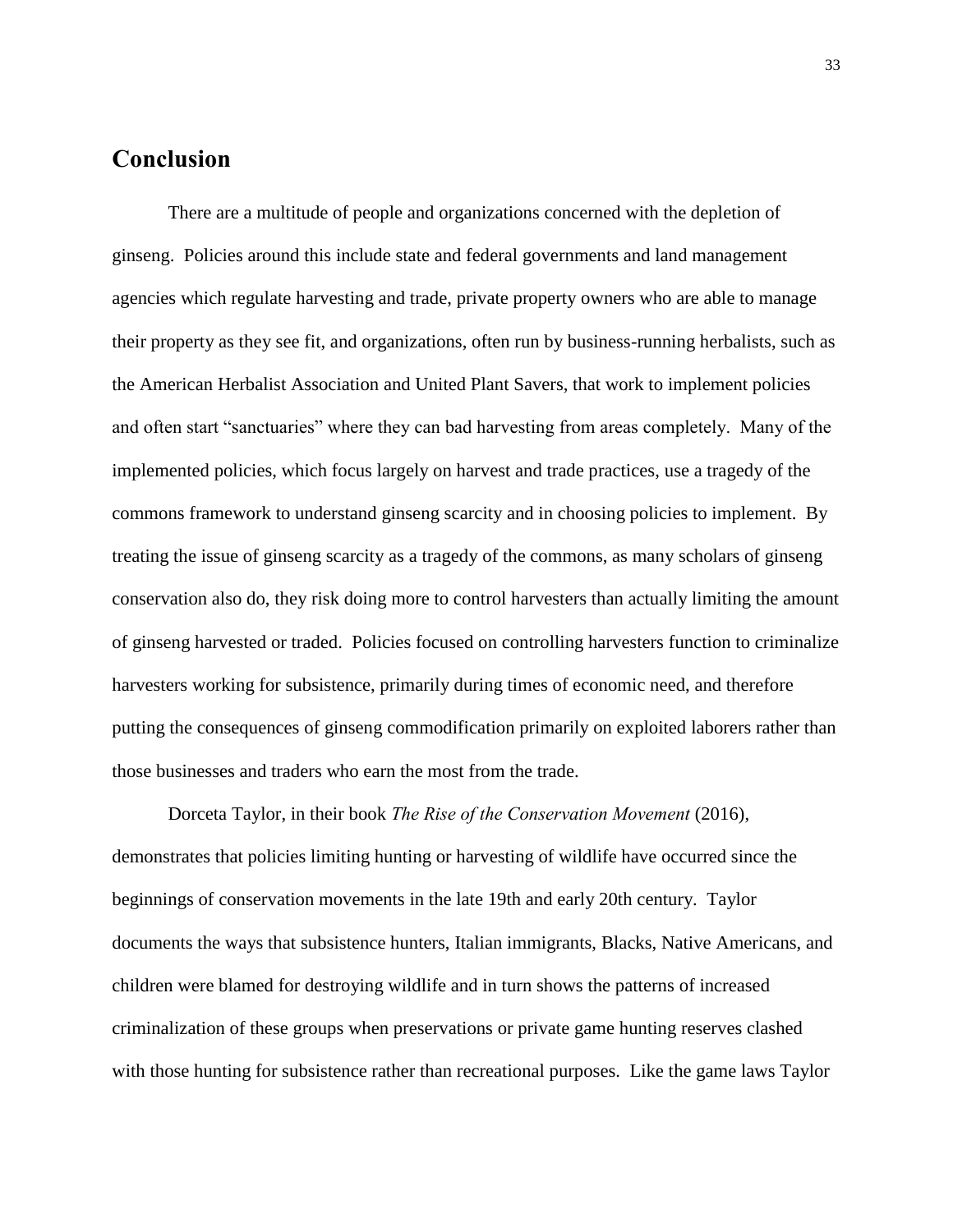describes, ginseng policies rarely extend to private property making opportunity for those owning private property to make a profit off resources non-property owners do not have the same access to. Ultimately, Taylor demonstrates that limiting access to resources has been a theme since the beginning of the conservation movement and that conservation policies that are put in place are usually aimed at continuing the supply of resources for business people to be able to profit off of more than they are at providing resources for a public or environment that survives because of them. Conversely, Taylor also demonstrates that preservationist policies, which are commonly be associated with the creation and implementation of national parks or wilderness areas are analogous to ginseng policies. Specifically, "sanctuaries" that ban harvests from private properties also tend to do harm by excluding people from land they used and lived in often for subsistence purposes. She also points to that preservationist policies also only tend to be implemented when those with power stand to gain economically. In recognizing that current ginseng policies follow the patterns of environmental policies outlined by Taylor (2016), I contend that these policies tend to give more power to those already in power and further marginalize the marginalized. It is important to be weary of continuing to implement these policies and to do more work to situate the frameworks used to understand environmental tragedy and the policies suggested to solve them in the histories they risk repeating.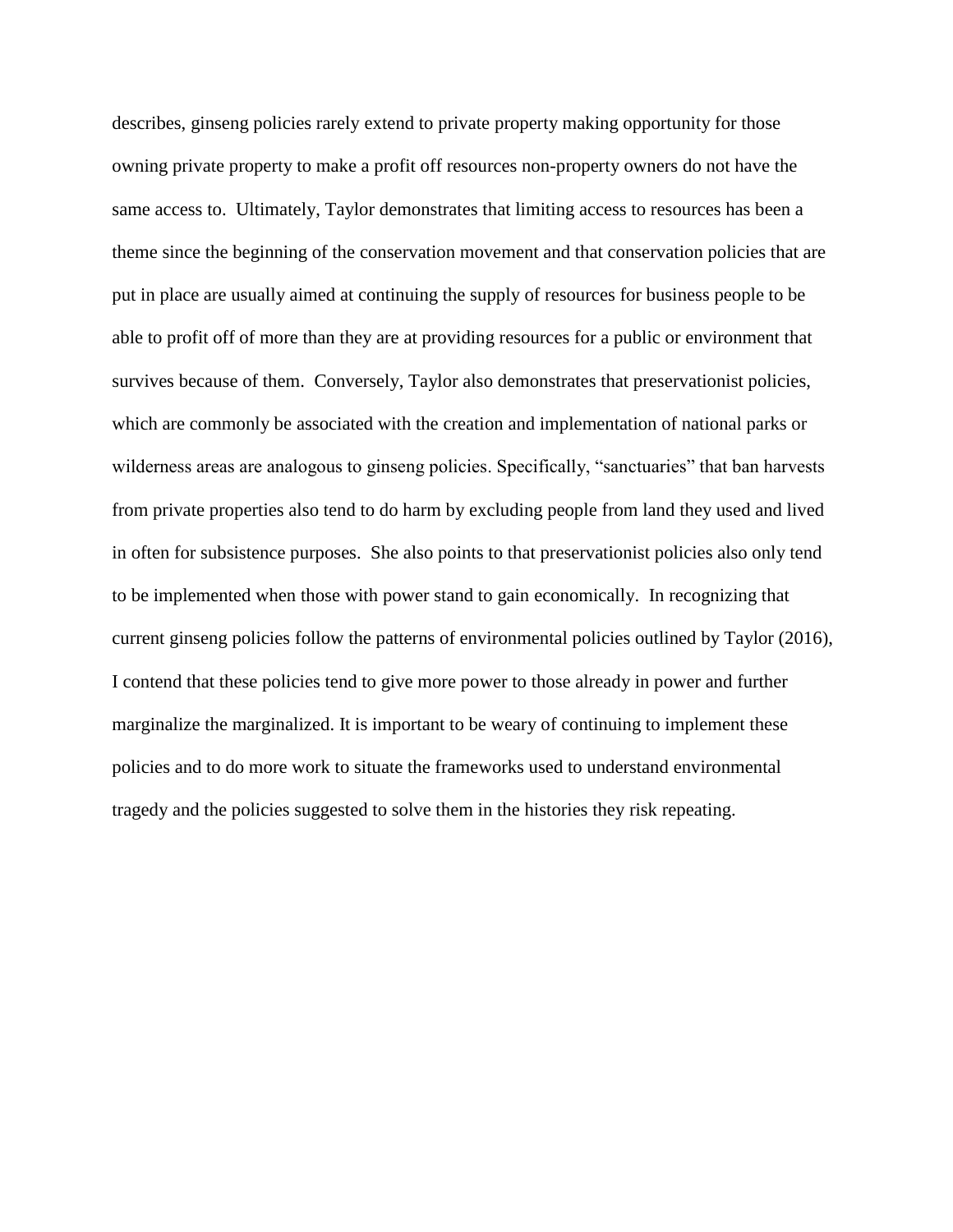# **Works Cited**

- Appleby, John H. 1983. "Ginseng and the Royal Society" *The Royal Society Journal of the History of Science*. 37(2):121-145.
- Attele, Anoja S., Ji An Wu, and Chun-Su Yuan. 1999. "Ginseng Pharmacology: Multiple Constituents and Multiple Actions." *Biochemical Pharmacology.* 50:1685-1693.
- Bailey, Brent J.. 1999. "Social and Economic Impacts of Wild Harvested Products." PhD Thesis, Department of History, West Virginia University, Morgantown, WV.
- Block, Michael. 2011. "New England Merchants, the China Trade, and the Origins of California" Ph.D. dissertation, Department of History, University of Southern California.
- Burkhart, Eric P, Michael G Jacobson, and James Finley. 2012. "A case study of stakeholder perspective and experience with wild American ginseng (Panax quinquefolius) conservation efforts in Pennsylvania, U.S.A.: limitations to a CITES driven, top-down regulatory approach"*Biodiversity and Conservation.* 21:3657–3679
- Butle, Erwin and Stefanie Engel. 2006. "Conservation of Tropical Forests: Addressing Market Failure." Pp. 412-453 in *Economic Development and Environmental Sustainability: New Policy Options*, edited by Ramón López and Michael A. Toman. Oxford, UK: Oxford University Press.
- Carlson, Alvar W. 1986. "Ginseng: America's Botanical Drug Connection to the Orient." *Economic Botany*. 40(2):233-249.
- Chen, C.Y. Oliver, Judy D. Ribaya-Mercado, Diane L. McKay, Edward Croom, and Jeffrey B. Blumberg. 2010. "Differential Antioxidant and Quinone Reductase Inducing Activity of American, Asian, and Siberian Ginseng." *Food Chemistry.* 119(2):445-451.
- CITES. 2019. "How CITES Works" Retrieved Jan. 15, 2019 [\(https://www.cites.org/eng/disc/](https://www.cites.org/eng/disc/how.php) [how.php](https://www.cites.org/eng/disc/how.php)).
- Davydov, Marina and Abraham D. Krikorian. 2000. "*Eleutherococcus senticosus* (Rupr. & Maxim.) Maxim. (Araliaceae) as an Adaptogen: a Closer Look." *Journal of Ethnopharmacology*. 72(3):345-393.
- Division of Management Authority, U.S. Fish and Wildlife Service, Department of the Interior. 2016. "Exports of American Ginseng: 1998-2015" Retrieved Mar. 20, 2019. [\(https://](https://www.fws.gov/international/pdf/report-us-exports-of-american-ginseng-1998-2015.pdf) [www.fws.gov/international/pdf/report-us-exports-of-american-ginseng-1998-2015.pdf\)](https://www.fws.gov/international/pdf/report-us-exports-of-american-ginseng-1998-2015.pdf)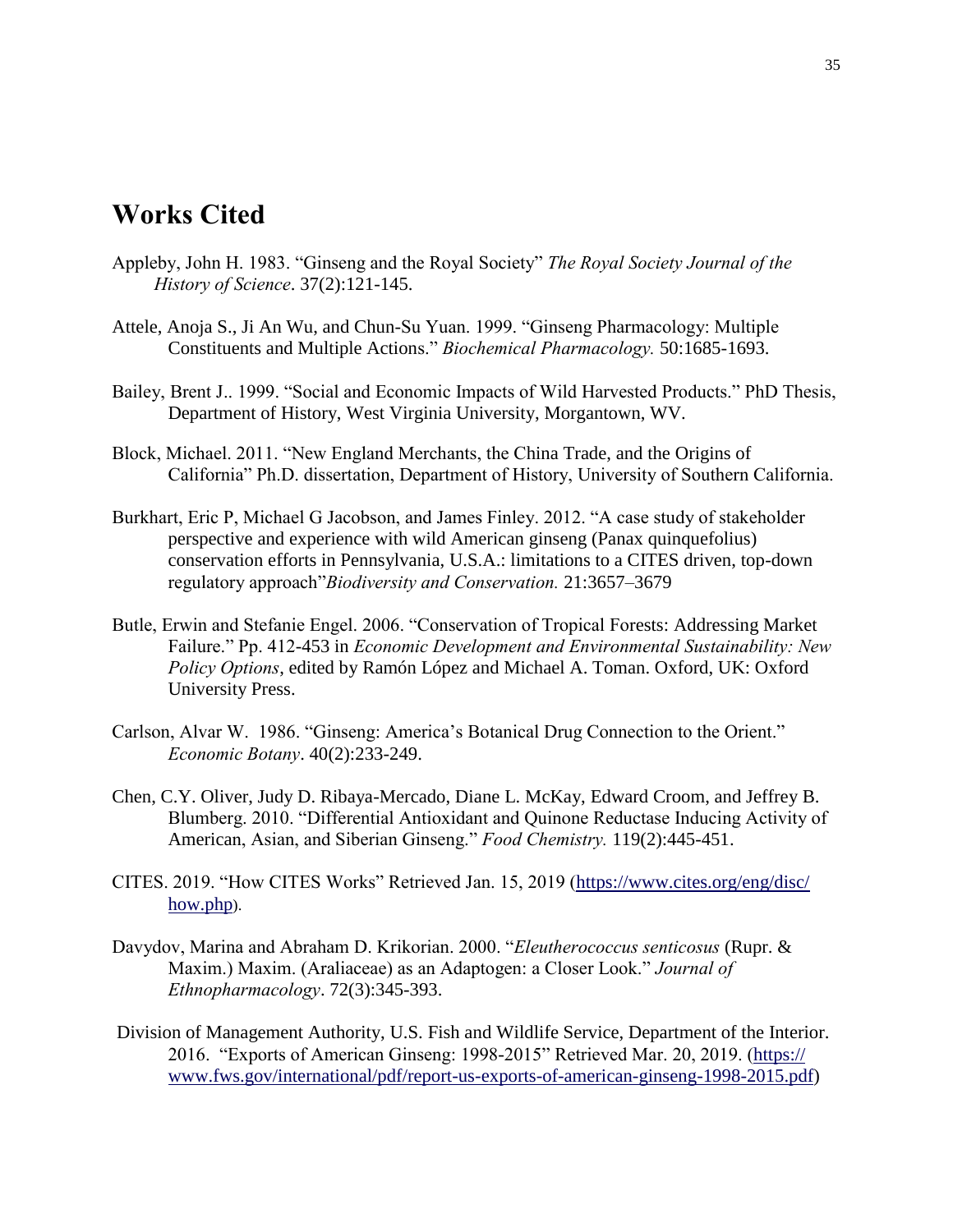- Evans, Brian L. 1985. "Ginseng: Root of Chinese-Canadian Relations." *Canadian Historical Review.* 66(1): 1–26.
- Frey, Gregory E., James L. Chamberlain, Jeffrey P. Prestemon. 2018. "The potention for a backward-bending supply curve of non-timber forest products: An empirical case study of wild American Ginseng." *Forest Policy and Economics*. 97:91-109.
- Hardin, Garret. 1968. "The Tragedy of the Commons" *Science*, 162(3859):1243-1248.
- Kauffman, G., 2006. "Conservation Assessment for American Ginseng (Panax quinquefolius L.)." USDA Forest Service, Eastern Region.
- Longo, Stefano B., Rebecca Clausen, and Brett Clark. 2015. *The Tragedy of the Commodity: Oceans, Fisheries, and Aquaculture*. Rutgers University Press: New Brunswick, NJ.
- Lowe, Lisa. 2015. *The Intimacies of Four Continents*. Durham, NC and London, UK: Duke University Press.
- Maher, Kris. 2014. "Demand for Ginseng Boosts Prices, Tempts Poachers; Medicinal Herb Grows Wildly in Appalachia and the Midwest." *Wall Street Journal (Online).*
- Manget, Luke. 2013 "Sangin' io the Mountains: The Ginseng Economy of the Southern Appalachians, 1865-1900." *Appalachian Journal*. 40(1/2):28-56.
- Marx, Karl, Friedrich Engels, and Robert C. Tucker. 1978. *The Marx and Engels Reader.* New York, New York: W. W. Norton & Company.
- McClintock, Nathan. "Why farm the city? Theorizing urban agriculture through a lens of metabolic rift." *Cambridge Journal of Regions, Economy and Society*, vol. 3, 2010, pp. 191-207.
- McGraw, James B., Anne E. Lubbers, Martha Van der Voort, Emily H. Mooney, Mary Ann Furedi, Sara Souther, Jessica B. Turner, and Jennifer Chandler. 2013. "Ecology and conservation of ginseng (Panax quinquefolium) in a changing world." *Annals of New York Academy of the Sciences*. 1286(1):62-91.
- McGraw, James B., Sara South, and Anne E. Lubers. 2010. "Rates of Havest and Compliance with Regulations in Natural Populations of American Ginseng (Panax quinquefolius L.)." *Natural Areas Journal.* 30(2):202-210.
- Parmenter, Jon. 2007. "After the Mourning Wars: The Iroquois as Allies in Colonial North American Campaigns, 1676-1760." *The William and Mary Quarterly.* 64(1):39-76.
- Parsons, Christopher M. 2016. "The Natural History of Colonial Science: Joseph-François Lafitau's Discovery of Ginseng and Its Afterlives." *The William and Mary Quarterly*. 73(1): 37-72.